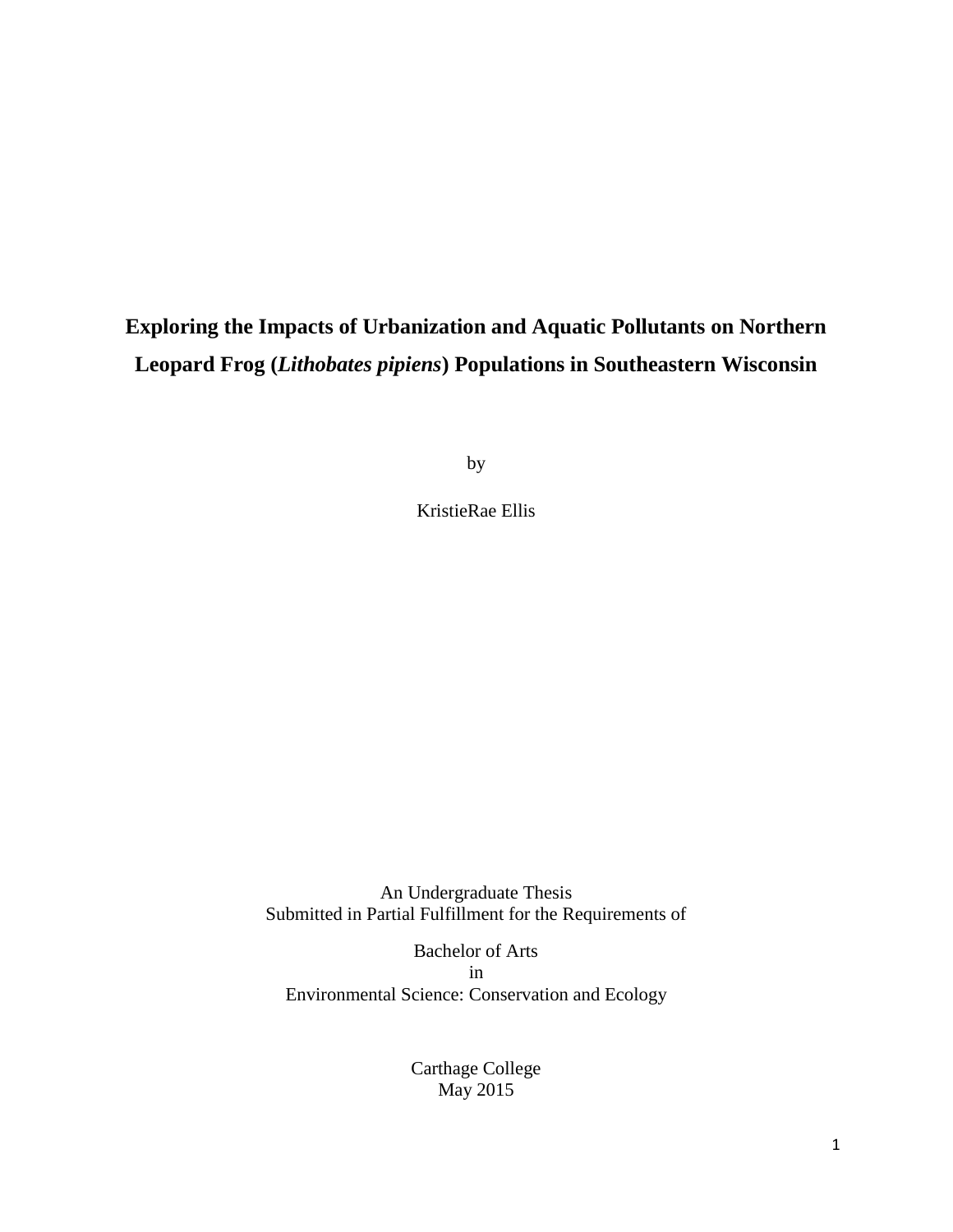### **Exploring the Impacts of Urbanization and Aquatic Pollutants on Northern Leopard Frog (***Lithobates pipiens***) Populations in Southeastern Wisconsin**

KristieRae Ellis May 2015

\_\_\_\_\_\_\_\_\_\_\_\_\_\_\_\_\_\_\_\_\_\_

### **Abstract**

Amphibians are crucial pieces of the aquatic ecosystem, shuttling nutrients to higher trophic levels and providing energy to other species. However, in light of global amphibian decline and climate change, many amphibian species are disappearing. The northern leopard frog (*Lithobates pipiens*) is one of these species. The purpose of this study was to better understand the impacts that urbanization may be having on *L. pipiens*, especially where water quality and aquatic pollutants are concerned. Human population density per  $km^2$  was used to represent the degree of urbanization while nutrient pollutants (phosphates and nitrates), specific conductivity, dissolved oxygen, and pH were used to analyze the impact that urbanization may be having on *L. pipiens* populations. Throughout the course of this study, *L. pipiens* was only identified at 1 of 5 sample locations. Thus, the results indicate that although *L. pipiens* is sensitive to degrading water quality, the species may be more sensitive to habitat loss, habitat fragmentation, and the resulting population growth of the green frog (*Lithobates clamitans*), a generalist species and common predator of *L. pipiens*.

### **Introduction**

\_\_\_\_\_\_\_\_\_\_\_\_\_\_\_\_\_\_\_\_\_\_

Many frogs and toads (known collectively as "anurans") fill an important ecological niche that is required to maintain a healthy and properly functioning ecosystem. As adults, anurans act as highly efficient energy "conveyor belts" within their habitats by ingesting macroinvertebrates - such as insect larvae - and directing approximately 50% of the resulting energy into physical growth. When the frogs are preyed upon by members of higher trophic levels, such as herons or large fish, the stored energy is free to move further up the trophic levels, providing the energy other species require for their life processes (Collins and Crump 2009; Molles 2013). Furthermore, many anurans also contribute significantly to the control of insect populations and have become increasingly useful in the medical field where amphibian skin secretions are being used to develop new pharmaceutical drugs (Collins and Crump 2009).

However, the last few decades have revealed an alarming decrease in amphibian populations around the globe (Collins and Crump 2009), threatening not only frogs and other amphibians, but also the health of aquatic ecosystems (Blaustein et al. 1994) and advances in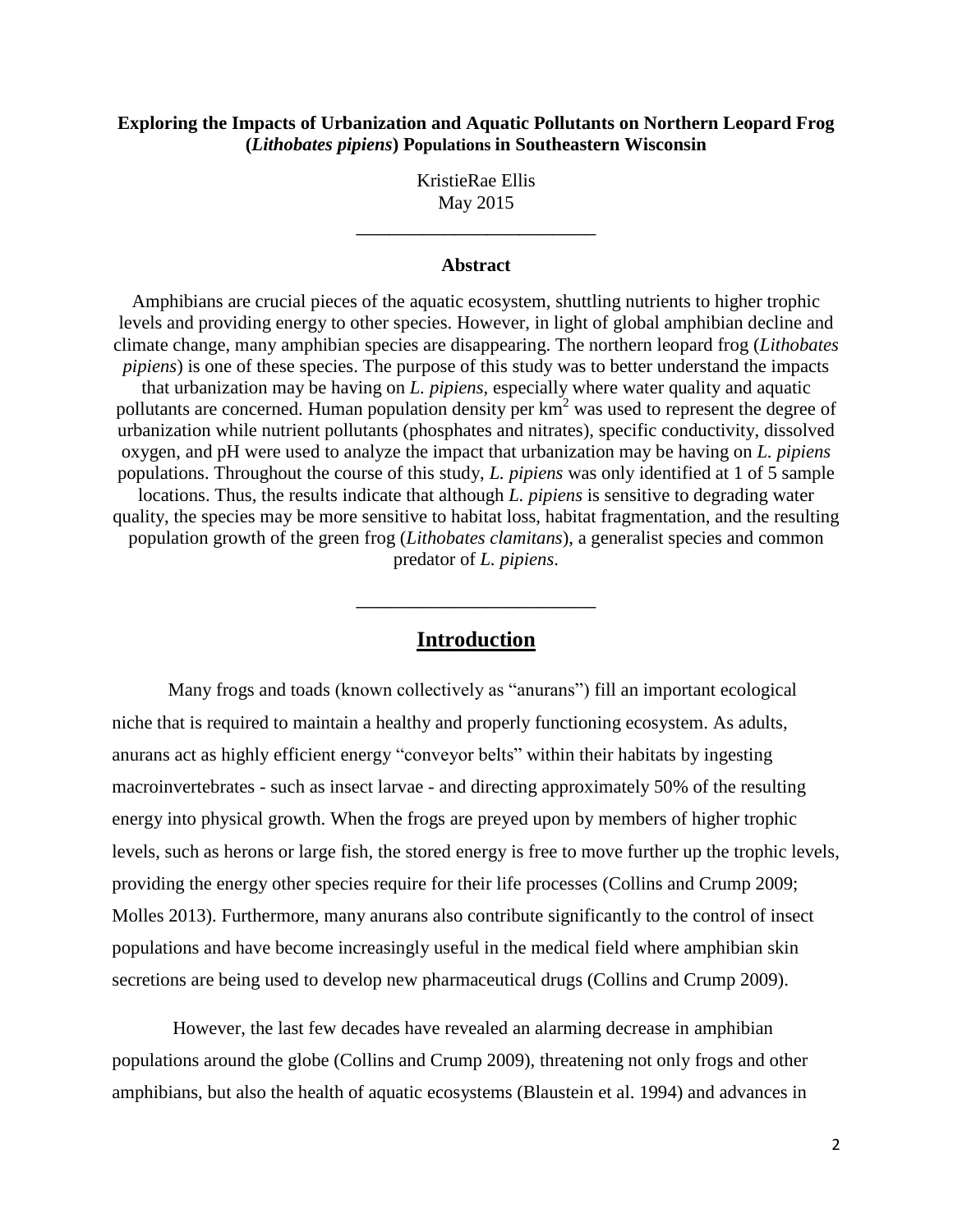medical technology. In the 1980s, the first documentations of global amphibian decline were recorded (Peacock and Rogeres 2012). Since then, local extinctions of amphibian species and declining populations have grabbed researchers' attention. Sadly, this has not always translated to public interest, resulting in a lack of research funding and resources (Boyer 1995). Thus, the major causes of global amphibian decline are somewhat of a mystery, with plausible causes ranging from habitat destruction to the introduction of invasive species and diseases (Hamer and McDonnel 2008). However, while researchers scramble to better understand this global disappearance, frog populations continue to deteriorate. As of 2008, 21% of all frog species were listed as "endangered" or "critically endangered" (Hamer and McDonnell 2008) and 88% of threatened amphibian species were being impacted by habitat loss, fragmentation, and degradation (Baillie et al 2004).

In light of current environmental issues, primarily global climate change and the resulting ecosystem disturbances, the conservation of amphibian species may be even more relevant today than in previous decades. Although amphibians are one of the least studied taxonomic groups (Hamer and McDonnell 2008), it has become widely accepted that their life history makes them an excellent indicator species for environmental health (Guzy et al. 2012). For instance, due to a large portion of their development taking place within the confines of an aquatic ecosystem, most amphibians tend to be incredibly sensitive to aquatic pollutants (Hamer and McDonnell 2008). Therefore, the presence or absence of mature amphibians in and around a water body has the potential to indicate the extent and impact of both overarching and local environmental problems (Storfer 2003, Guzy et al. 2012). However, some amphibians act as better indicator species than others as each species responds uniquely to urbanization based on their ecological requirements (Hamer and Parris 2011). If a species is a specialist – requiring a very narrow range of habitat characteristics - it will have a more difficult time adapting to changes in the ecosystem, making it a good indicator species.

In Wisconsin, there are a handful of frog species that could arguably be considered specialist species. Of these, the northern leopard frog (*Lithobates pipiens*) has been one of the most abundant species in the Great Lakes region (Harding 1997) and its natural habitat range spans much of North America, spreading throughout Canada and the northern United States. However, *L. pipiens* range has been shrinking since the 1960s and 1970s (Harding 1997).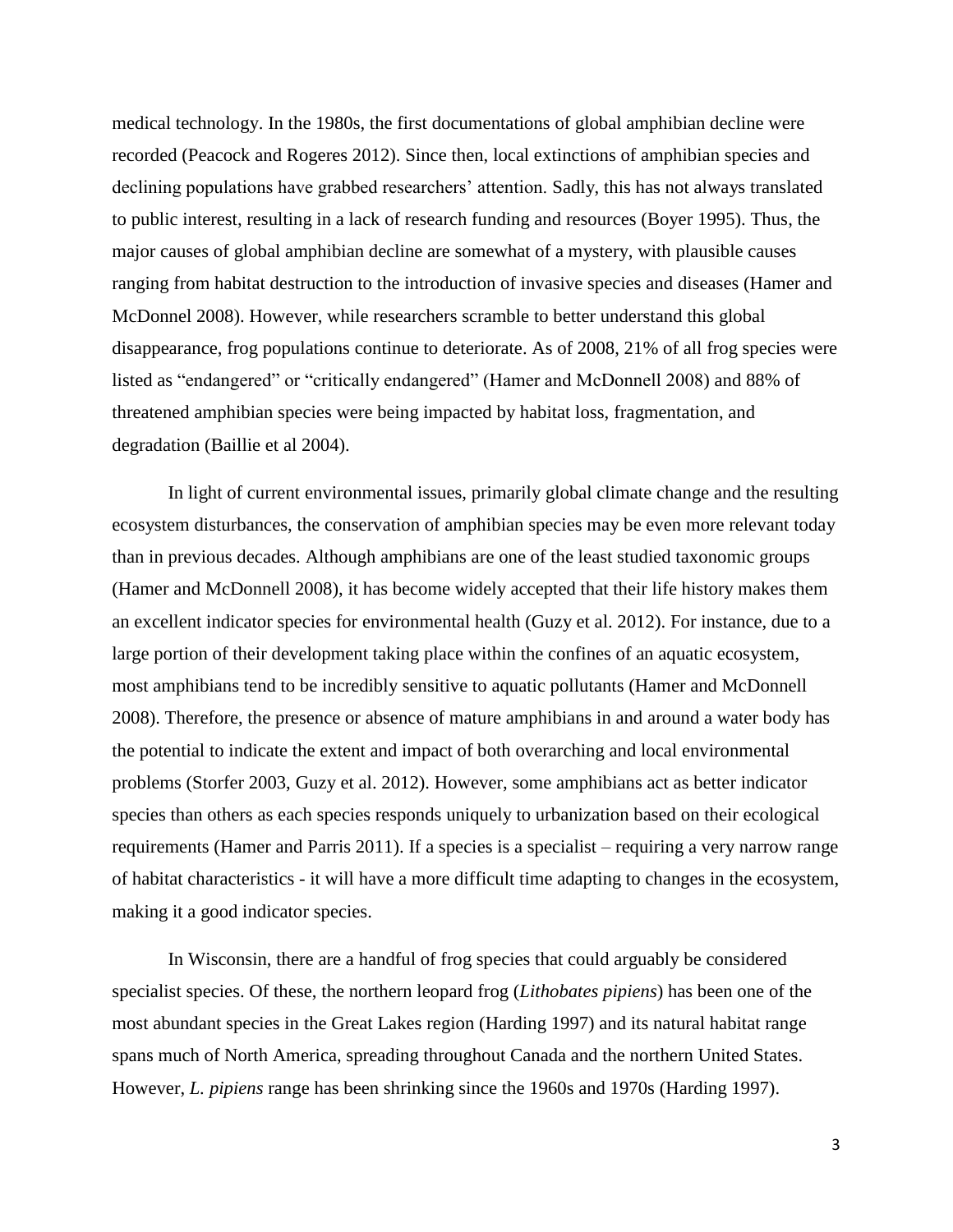Although *L. pipiens* is considered a "species of special concern" by the Wisconsin Department of Natural Resources and is considered a "sensitive species" by the United States Forest Service and Bureau of Land Management, the ICUN Red List of Threatened Species labels all Wisconsin frog and toad species as having stable populations and of "Least Concern."

While this may seem encouraging, the population stability of *L. pipiens* is still largely disputed. In 2011, the nineteen westernmost states were informed by the United States Fish and Wildlife Service that "the northern leopard frog does not warrant federal protection as a threatened or endangered species" under the Endangered Species Act and is considered globally stable (Rogers and Peacock 2012). This decision was made despite multiple studies suggesting that *L. pipiens* populations are declining and their extensive range is beginning to shrink, especially in the western United States where large populations of *L. pipiens* once existed (Rogers and Peacock 2012, Drost et al. 2011).

According to the Wisconsin Frog and Toad Survey, conducted by volunteers and the Wisconsin Department of Natural Resources, the *L. pipiens* population in Wisconsin has been steadily decreasing since the 1980s. However, there are currently no published studies exploring plausible causes for this overall decrease in population size in Wisconsin. With global amphibian decline becoming a prominent issue around the world, it is important to completely understand the various facets contributing to *L. pipiens* decline in western states and in Wisconsin. Only by understanding the problem in its entirety can we begin to restore *L. pipiens* populations to their native range and potentially reverse the population decline.

# **Literature Review**

### *Global Threats to Amphibian Communities*

### *1. Global Amphibian Decline*

As the environment inevitably changes, species will either begin to adapt over time through the process of natural selection or will die off as a result of poor fitness. Extinction is a normal and, over long periods of time, a relatively common phenomenon in the natural world (Blaustein et al. 1994). However, in recent years, there has been an alarming increase in the rate and number of species extinctions, particularly vertebrates. In the 1980s, these extinctions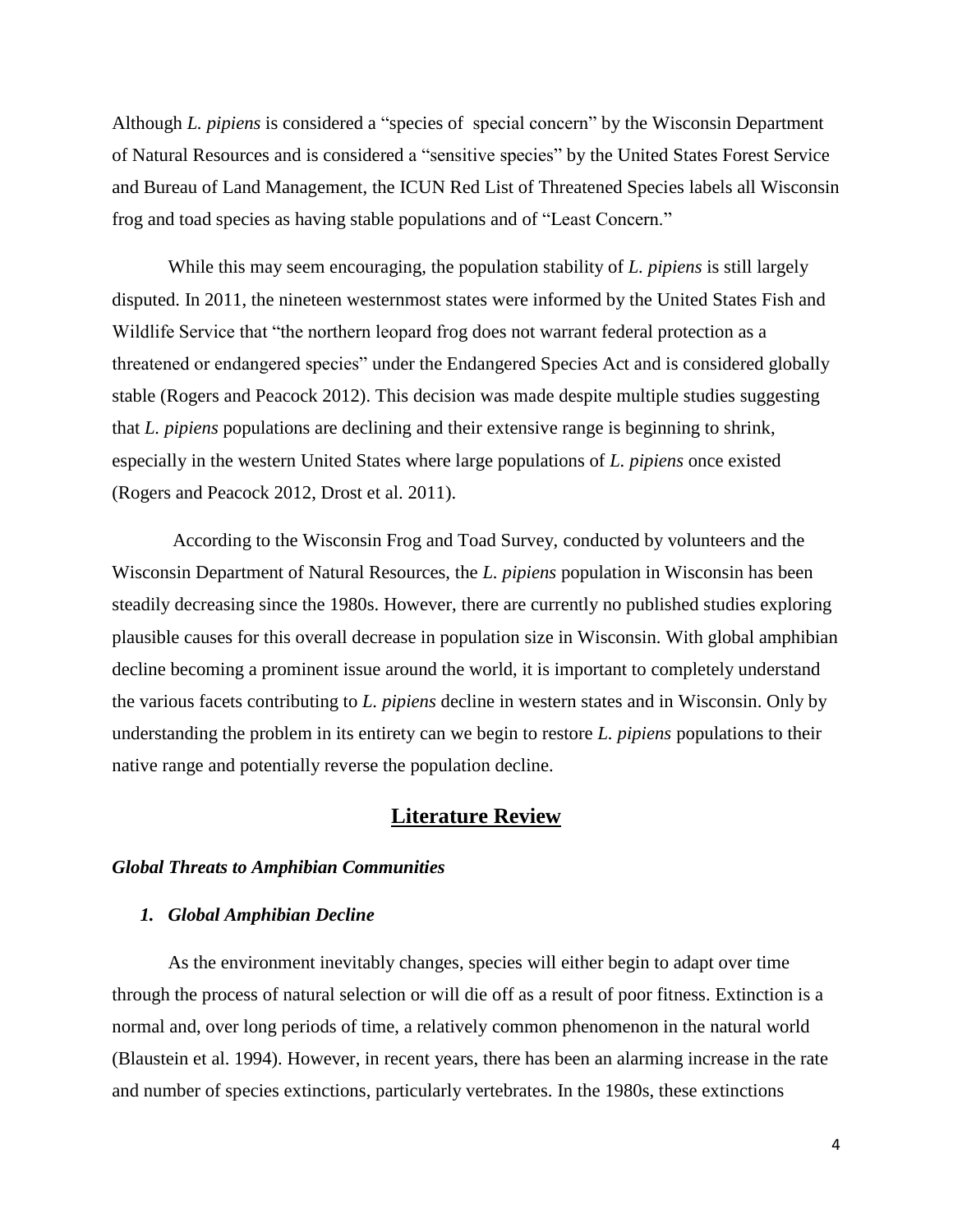became increasingly alarming with concern to amphibians (Blaustien et al. 1994, Collins and Crump 2009). Although amphibian populations are known to fluctuate widely in response to climatic factors - making it difficult to discern between natural variation and legitimate population decline (Guzy et al. 2012, Harding 1997) - James P. Collins and Martha L. Crump, coauthors of *Extinction in our Times: Global Amphibian Decline*, have estimated that of the 6,347 identified amphibian species, one-third are experiencing a decline in population size. And, by the 1990s, most researchers had come to the consensus that the fluctuations in many amphibian populations were abnormal (2009).

This rapid decline of the world's amphibian populations has been attributed to many different issues, the majority of which are an indirect result of human activities (Blaustein, et al. 1994). As the human population continuously grows, natural spaces are being pushed out to make room for parking lots, supermarkets, and housing expansions. This not only reduces habitat availability, but it also has the potential to degrade habitat quality and decrease species dispersal (Hamer and McDonnel 2008). Furthermore, land use changes can even alter the hydrology (Meyer and Paul 2001), temperature, and resource availability of a natural system. This can compromise the availability of food and also has the potential to introduce diseases and chemical contaminants (Collins and Crump 2009).

### *2. Urbanization*

The largest and most widely accepted factor driving global amphibian decline is urbanization (Baillie et al. 2004). It is defined by Hamer and McDonnell (2008) as "an increase in human density that generates significant changes in chemical, physical, and ecological conditions in areas of human development." Urbanization poses a threat to local ecosystems by creating conflicts in which the development and expansion of urban landscapes outweigh the preservation and conservation of natural areas.

With 3.3 billion people worldwide already living in urban landscapes, the global urban population expected to reach 5 billion people by 2030 (UNFPA 2007). Thus, urbanization is rapidly forging ahead to meet this anthropogenic demand for resources and infrastructure (Hamer and Parris 2011). Understanding of the impacts that urbanization can have on an ecosystem is crucial, but due to its overarching nature, the term "urbanization" encompasses a multitude of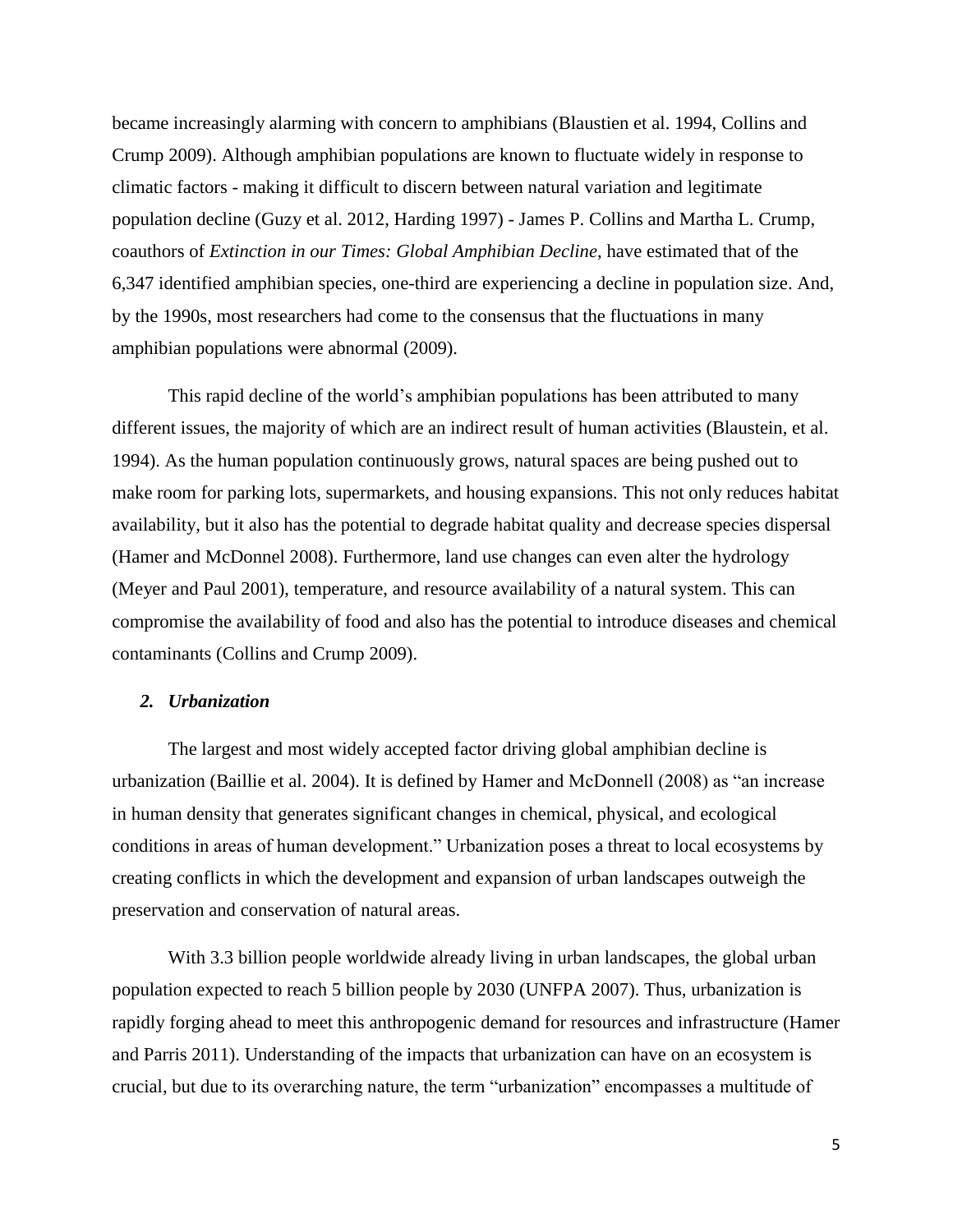environmental issues and ecosystem disturbances. Species isolation, the introduction of new diseases, over-exploitation of anuran populations, aquatic pollutants, and invasive species are just a handful of the documented suspects contributing to global amphibian decline (Coltman 2008, Peacock and Rogers 2012, Collins and Crump 2009, Hamer and McDonnell 2008, Storfer 2003). Aquatic systems located in urban landscapes also tend to be surrounded by a higher road density, having fewer forested and wetland areas than aquatic systems in more rural locations (Rubbo et al. 2004). However, the most pervasive outcomes of urbanization are habitat loss, habitat fragmentation, and the deterioration of habitat quality. These three factors alone threaten approximately 37% of all amphibian species (Hamer and McDonnell 2008, Hamer and Parris 2011).

Habitat loss and fragmentation are direct results of urbanization. As natural areas are cleared to make room for urban landscapes, animal populations are forced to move elsewhere and large habitats are split into multiple smaller and disconnected pieces. This poses a threat to many anuran populations as many species not only require a variety of linked habitats to satisfy their complex life cycle needs, but also because habitat loss and fragmentation can prevent the distribution of amphibians and limit the success of their breeding (Rubbo and Kiesecker 2005). Ponds surrounded by green, open space have a higher connectivity and promote species dispersal, while simultaneously providing access to a diverse forging habitat and refuge from aquatic predators (Hamer and Parris 2011). Lack of amphibian distribution can reduce biodiversity in an ecosystem and if habitat loss or fragmentation is too extensive, local extinction of some species may occur (Hamer and McDonnell 2008, Hamer and Parris 2011).

Habitat loss and fragmentation can also degrade the quality of a habitat by altering the quantity and type of aquatic and terrestrial vegetation present. Decreased vegetation leaves adult amphibians and their larvae unprotected and more vulnerable to predation. Hamer and Parris (2011) and Rubbo and Kiesecker (2005) both documented a positive correlation between amphibian species richness (the number of different species present within a given area) and habitat complexity. Hamer and Parris (2011) showed that amphibian species richness tends to increase significantly in response to the amount open grassland surrounding a pond and moderately in response to an increasing quantity of aquatic vegetation. Rubbo and Kiesecker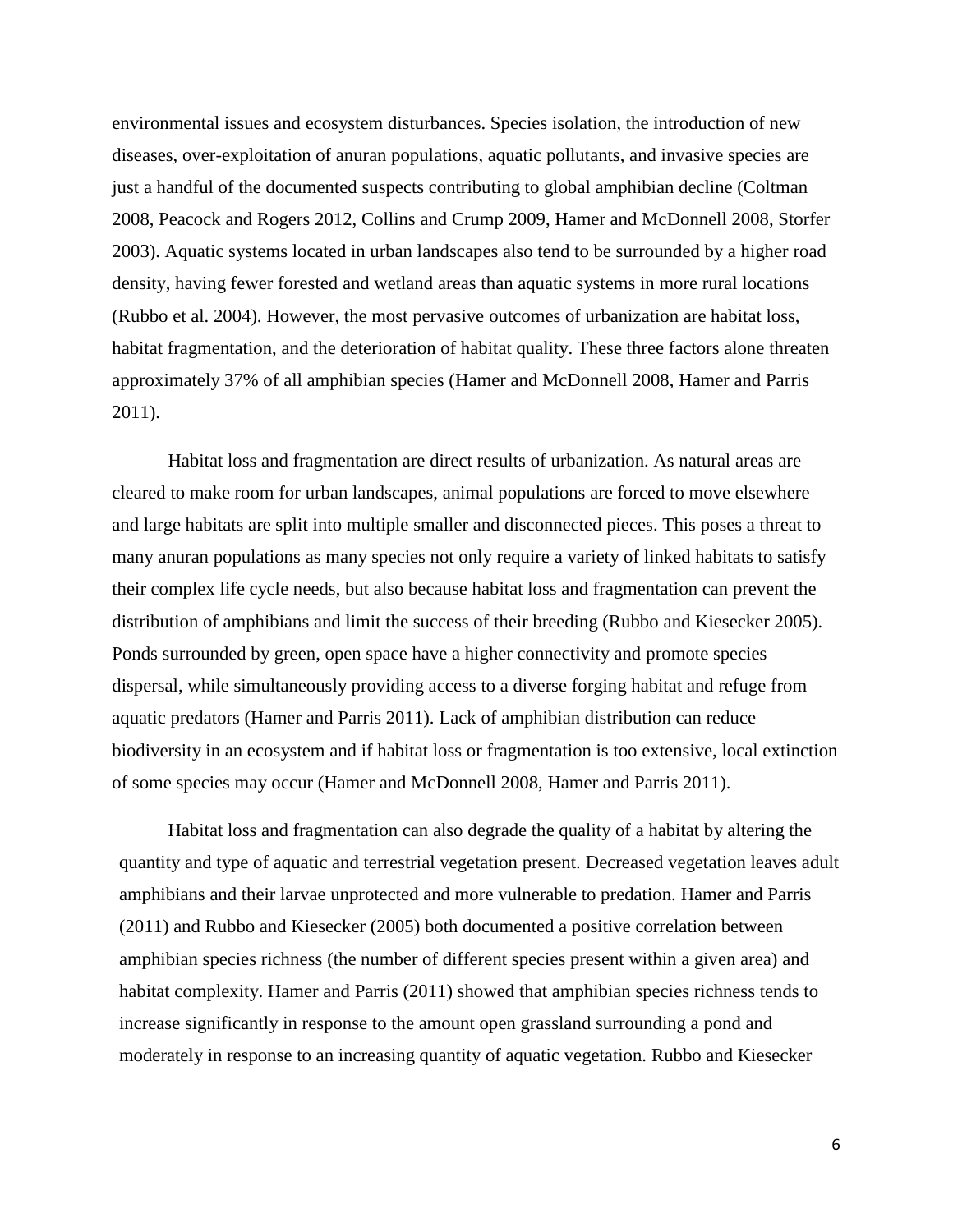(2005) documented a positive association between amphibian species richness and the presence of forest habitat.

It is also hypothesized that some anuran species are more sensitive to the impacts of urbanization than others (Rubbo and Kiesecker 2005). Species with more general habitat requirements may be able to survive in artificially created landscapes, such as retention ponds or dams (Hamer and McDonnell 2008). However, Hamer and Parris (2011) noted that species richness decreases in response to an increase in the surrounding human population density. In addition, a similar drop in species richness in response to human population density has also been documented in larval amphibian communities (Rubbo and Kiesecker 2005). Thus, while some generalist anuran species may be relatively robust in the face of habitat loss and fragmentation, this does not necessarily hold true for all anuran species.

### *Water Quality and Aquatic Pollutants*

As cities expand and urbanization continues, it alters the hydrology and physical landscape of a region (Meyer and Paul 2001). The construction of roads, buildings, parking lots and other impervious, unnatural surfaces increases the quantity and rate at which water drains from the landscape during and after precipitation events. Unlike natural landscapes, the high density of impermeable landscapes in urban areas prevents the rainwater from soaking into the earth's soil and subsurface. Instead, the rainwater is rushed directly into artificially and naturally created ponds, rivers, and wetlands (Christopherson 2013). In addition to storm water runoff, aquatic ecosystems can also be exposed to municipal wastewater, sewer overflows, and agricultural runoff (Meyer and Paul 2001, Brown and Froemke 2012).

### *1. Toxins and Nutrients*

Many toxins entering the aquatic environment are nonpoint pollutants, meaning that they cannot be traced back to a single, specific origin or polluter. Common nonpoint aquatic pollutants include heavy metals, industrial chemicals, pharmaceuticals, and pesticides. Despite the hazardous impacts toxins can have on plant, animal and human health, the majority of these toxins still remain largely unregulated by the United States government (Brown and Froemke 2012). Brown and Froemke (2012) found that stressors contributing to the introduction of toxins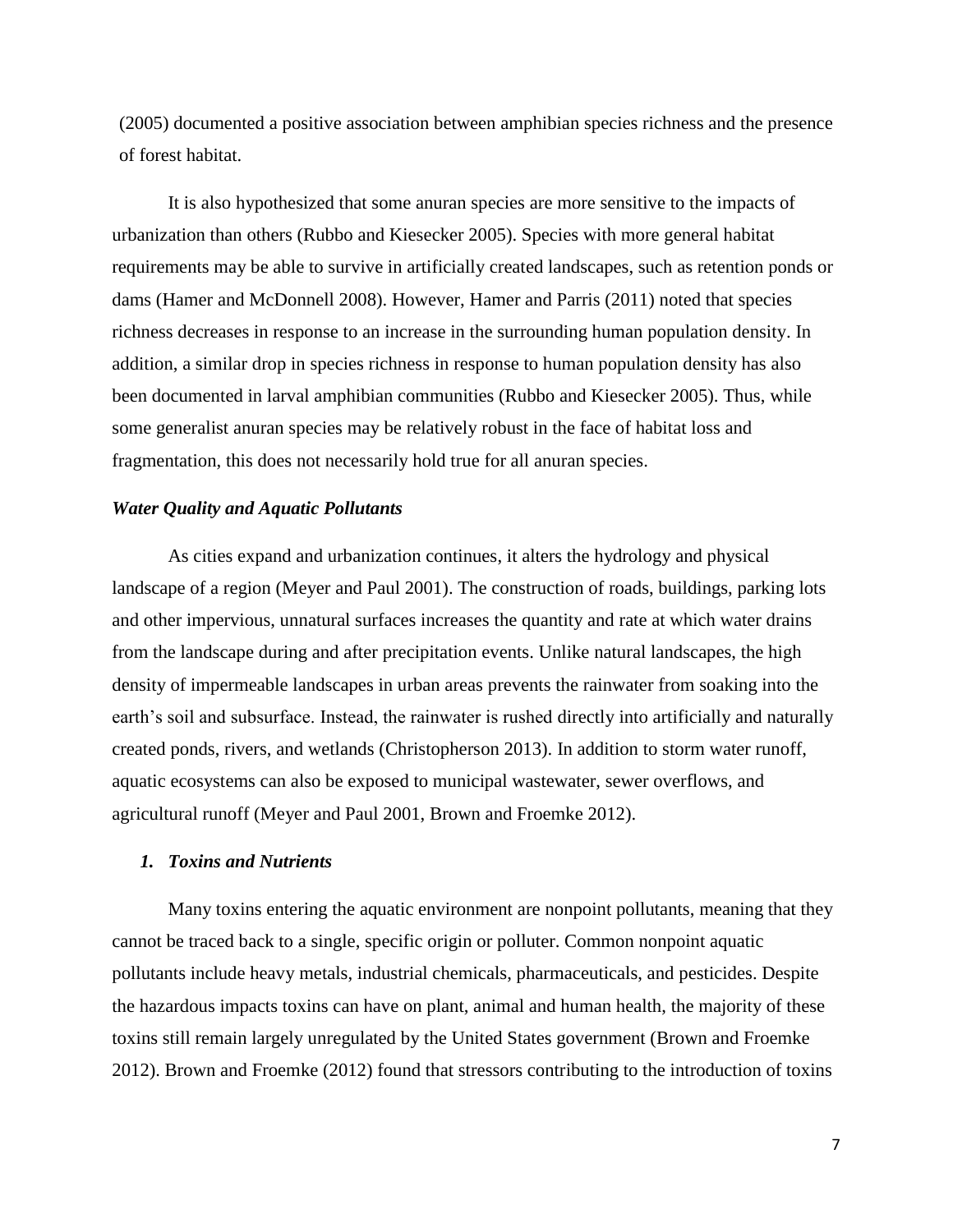are housing density, road density, agricultural cultivation, confined animal feeding, and atmospheric deposition.

Nutrient pollution is also proving to be problematic in urban environments. While nutrients may be naturally occurring, they can enter the environment in excess as a result of stressors such as housing density and atmospheric deposition (Brown and Froemke 2012). The most common nutrients that are hazardous in excess are nitrogen and phosphorus, with urbanization being a major contributor to higher phosphorus concentrations in waterways (Meyer and Paul 2001). While these nutrients are crucial for primary productivity in an ecosystem, too much of a good thing can also be dangerous. When nitrogen and phosphorus enter an aquatic ecosystem, the excess nutrients can cause algal blooms. The throughout its life cycle algae depletes the ecosystem of dissolved oxygen. In turn, less dissolved oxygen is available to other members of the aquatic community, such as fish and amphibians (Brown and Froemke 2012). When more dissolved oxygen is demanded than is actually available in a system, individuals and the population as a whole will become stressed and likely less healthy.

### *2. Specific Conductivity*

Combined, many toxins and nutrient pollutants can contribute to a high specific conductivity in an aquatic ecosystem. Specific conductivity can be defined as the concentration of ions dissolved in water. The most common freshwater ions are magnesium and calcium, followed by lesser concentrations of other ions, including sodium, potassium, sulfate, nitrate, and phosphate (Dodson 2005). Hamer and Parris (2011) documented a high specific conductivity in ponds located in urban areas and noted that amphibian species richness seemed to decrease as specific conductivity increased. They speculated that the increased specific conductivity was a result of local disturbances and land use changes that had caused storm water runoff to drain into the ponds, carrying chemical and nutrient ions with it from the urban landscape (Dow and Zampella 2000, Paul and Meyer 2001, Hamer and Parris 2011).

### *Water Quality and the Northern Leopard Frog*

*Lithobates pipiens* (previously classified as *Rana pipiens*) is commonly known as the northern leopard frog. The species is native to the Great Lakes region and is also prevalent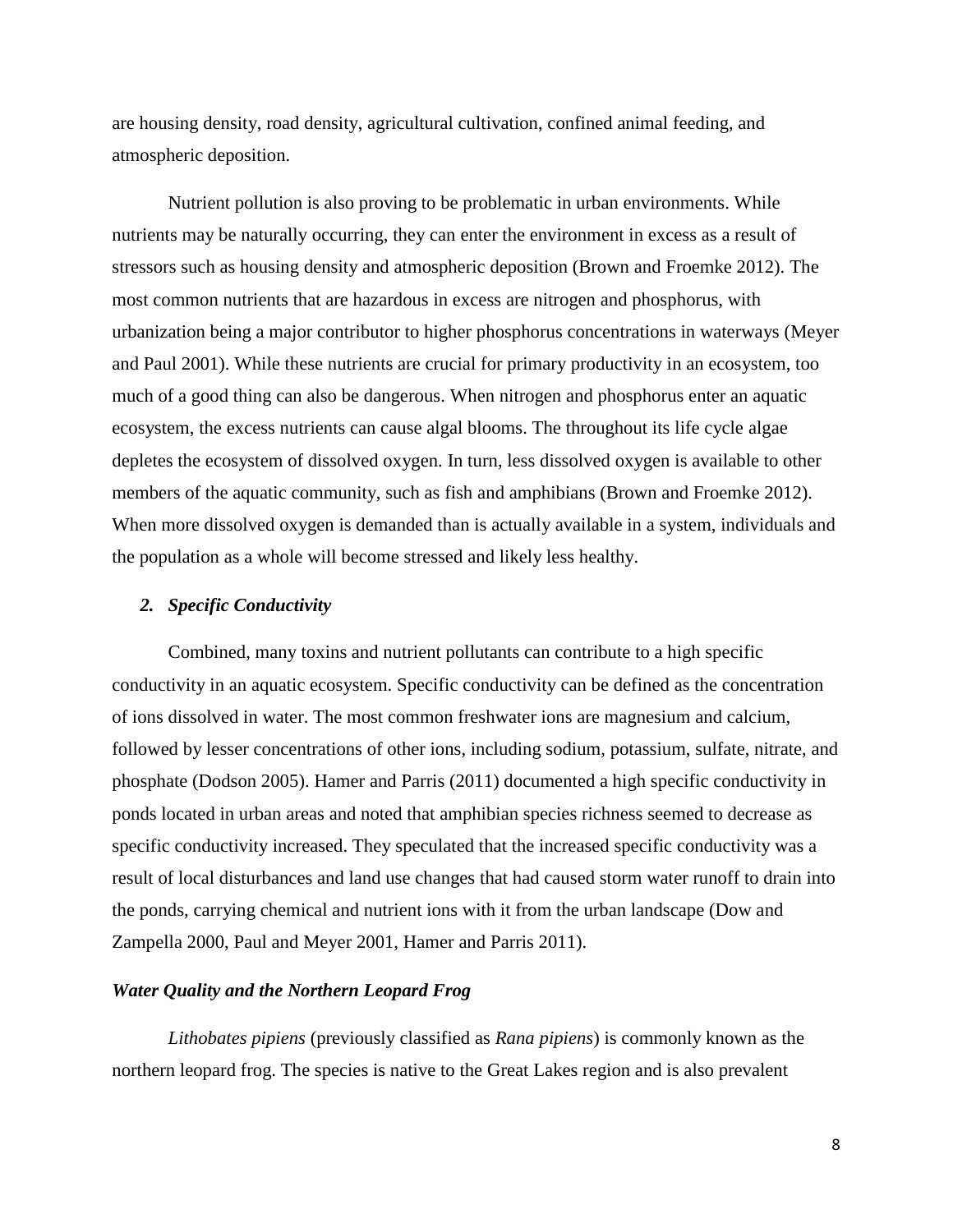throughout much of Canada and the mid-west and north-western United States. In 1965, the species' range was considered "more extensive than that of any other North American anuran", reaching as far south as Panama (Dole 1965). As fully mature adults, they are approximately 5.0 to 11.1 cm in length (Harding 1997). They range in color from green to brown, with black spots covering their back and sides. The black spots are commonly surrounded by a golden halo while the dorsal folds along the animal's back are white.



**Figure 2.** Lithobates pipiens. Sand Pond, Illinois Beach State Park, Zion Illinois. Photo credit Trinette Ellis.

*L. pipiens* is generally most active in the warmer, summer months when the air temperature is between 22 - 25°C, with water temperatures ranging from 18 - 24°C (Nace et al. 1996). The species prefers no wind or fairly calm winds. Due to the fact that amphibians have sensitive and highly permeable skin, strong winds have the potential to cause physiological water loss and drying out. For this reason, *L. pipiens* is also most active during light or periodic precipitation events, sometimes even migrating a significant distance away from their home waters during such events (Dole 1965).

In the spring, *L. pipiens* congregates in marshes, wetlands, lakes, and ponds to breed. After breeding, many adult frogs will radiate out into the surrounding environment, particularly into grassier areas such as wet meadows and sedge meadows (Dole 1965, Harding 1997, Kendell 2002). These areas have the benefit of not only being moist, but also offering better protection from predators. As summer eases into autumn, adult *L. pipiens* return to their home waters to hibernate, usually during the months of September and October. A suitable over-wintering habitat is characterized by relatively high dissolved oxygen levels  $(7 – 10ppm)$ , cooler water temperatures (<4°C), and moderate water circulation, as this would likely prevent the water body from freezing through completely (Kendell 2002).

Prior to the 1960s and 1970s, *L. pipiens* was one of the most common frog species in Great Lakes Basin and the surrounding region (Harding 1997). However, in recent years there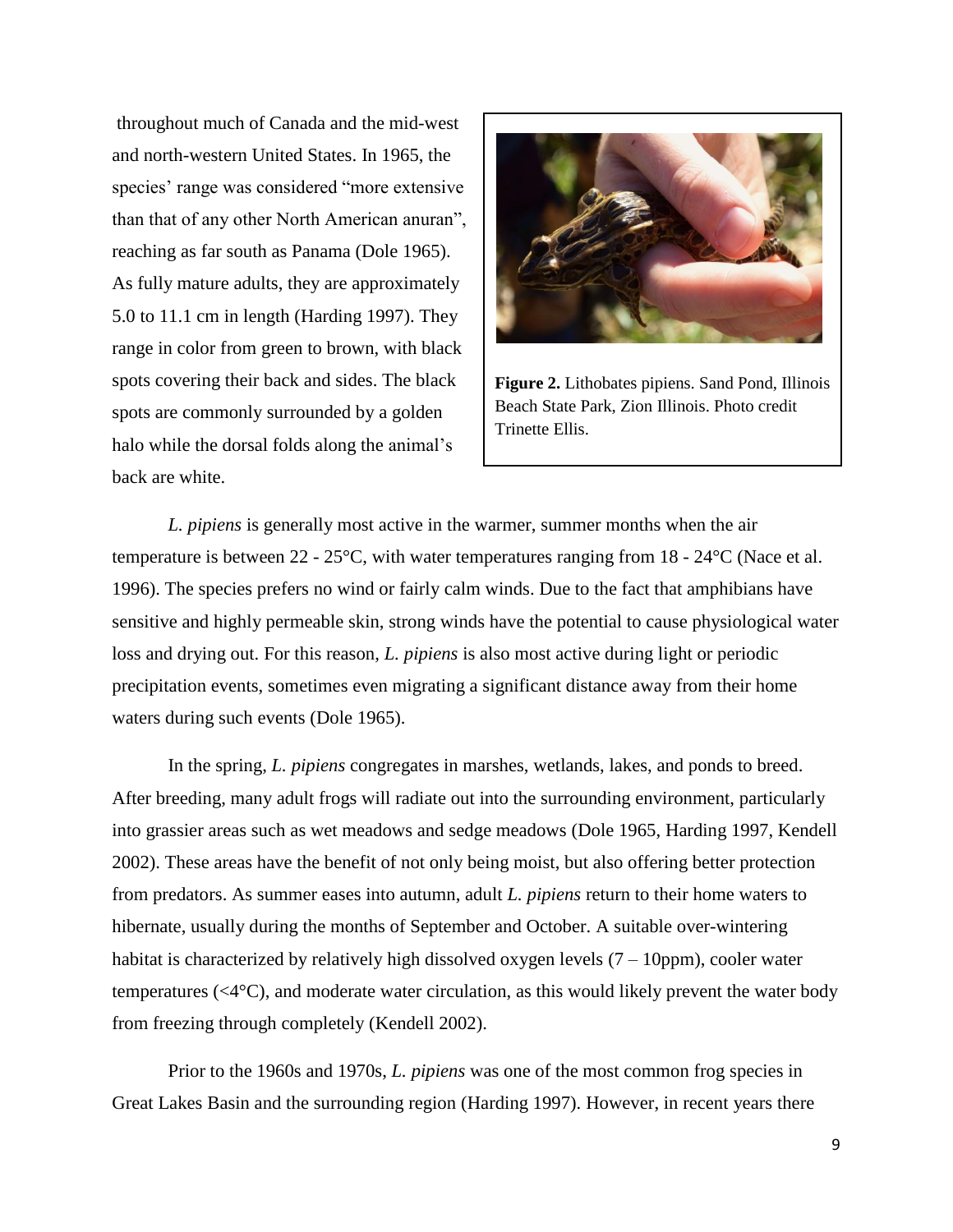has been an obvious decline in their population and range within the United States and Canada, especially in the western United States where *L. pipiens* populations are disappearing from locations that have historically boasted of their presence (Rogers and Peacock 2012, Drost et al, 2011). The decrease in *L. pipiens'* range and population size has been largely attributed to their collection as biological supply specimens and as fish bait (Harding 1997), but other factors such as habitat fragmentation and over-withdrawal of water have also been shown to impact the species (Drost 2011).

### *Purpose of Study*

The purpose of this study was to analyze the potential impacts of urbanization on *Lithobates pipiens* populations and to explore the role that this may play in the decline of *L. pipiens* populations in Wisconsin. With the understanding in mind that *L. pipiens* is more sensitive to aquatic pollutants than other native amphibian species (Harding 1997), it was anticipated that water quality would be a determining factoring in distinguishing ideal *L. pipiens* habitats from inhospitable habitats. In addition, it was also expected that *L. pipiens* would be more abundant in ponds with complex surrounding habitats. The species is known to disperse into grasslands and prairies during the summer months after breeding (Kendell 2002, Harding 1997; Dole 1965). Therefore having breeding and wintering ponds located near grasslands would be advantageous for frog reproduction and foraging.

Based on this information and the knowledge that water pollution tends to be more pronounced in urbanized areas (Brown et al. 2012), I hypothesized that *L. pipiens* would have a greater relative abundance in more rural ponds with a smaller human population density (per km<sup>2</sup>) than in urban ponds with a larger human population density (per  $km^2$ ).

### **Methods**

### *Sample Sites*

Sampling sites are located in southeastern Wisconsin and northeastern Illinois near the state line. Five sites were chosen based on human population density and location, creating a gradient of urbanization, with human population density representing the degree of urbanization (**Table 1**). Sample sites with a higher human population density were considered urban, while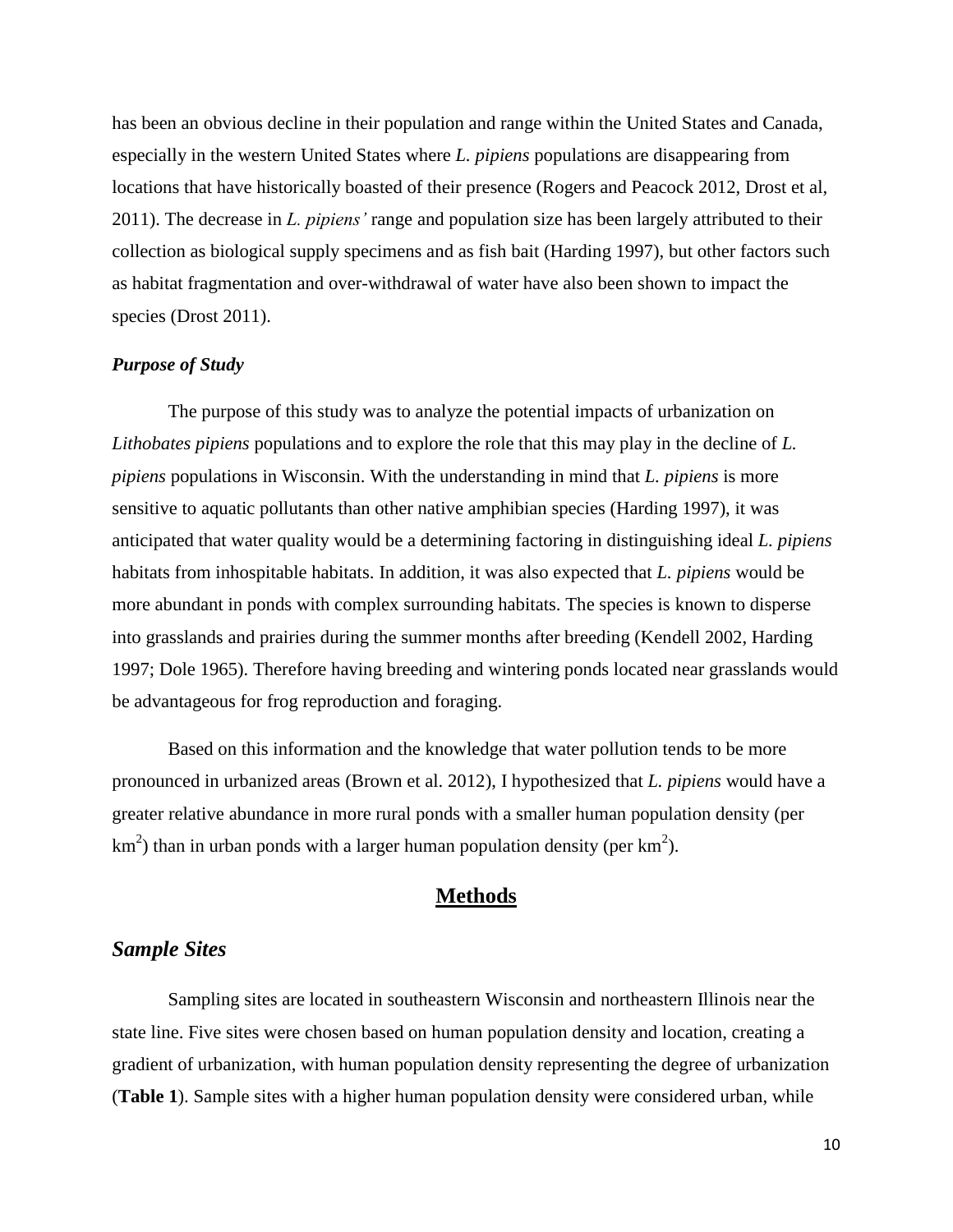sample sites with a lower human population density were considered to be rural. Population density was determined per  $km^2$  by using the 2014 United States Census data from ESRI, a geographic information systems data provider, and served as the primary factor in choosing sample locations. For example, Lincoln Park in Kenosha, Wisconsin had the highest human population density  $(2,777$  people/km<sup>2</sup>) and was considered the most urban sample site, while Bristol Woods in Bristol, Wisconsin had the lowest human population density (69 people/ $km^2$ ) and was considered the more rural sample site.

The surface area of the ponds ranged from approximately  $800m^2$  to  $77,000m^2$  (**Table 1**). Although it would have been ideal for all the sampled water bodies to be relatively homogonous in terms of surface area, resource and time constraints prevented this from being a possibility. For example, Bristol Woods pond was selected as a substitute for a pond with a larger pond that was selected initially, but could not be accessed safely due to the opening of duck hunting season. Thus, there was a large variation in pond surface area and the mean surface area of the sampled ponds was  $25,607$ m<sup>2.</sup>

Table 1: Description of sample locations. Population density was determined per km<sup>2</sup> using 2014 United States Census data from ESRI. Degree of urbanization was determined based on human population per  $km^2$ . Thus, Lincoln Park was considered the most urban sample site, while Bristol Woods was considered most rural. Surface area was calculated using ESRI ArcGIS Online™ software.

|                            | Location             | Population (per $km^2$ ) | Surface Area $(m2)$ |  |
|----------------------------|----------------------|--------------------------|---------------------|--|
| <b>Lincoln Park</b>        | Kenosha, WI          | 2,777                    | 15,966              |  |
| <b>Anderson Park</b>       | Kenosha, WI          | 1,372                    | 26,457              |  |
| $32nd$ Avenue              | Pleasant Prairie, WI | 497                      | 7,948               |  |
| <b>IL Beach State Park</b> | $Zion$ , IL          | 287                      | 76,866              |  |
| <b>Bristol Woods</b>       | Bristol, WI          | 69                       | 800                 |  |

### *Sampling Procedure: Visual Encounter Survey*

All five sites were sampled at least three times. Samples were collected between October 5 th and October 23 rd 2014. This is a convenient time of year to sample *Lithobates pipiens*, because the larvae will have developed into juvenile frogs, making them easier to distinguish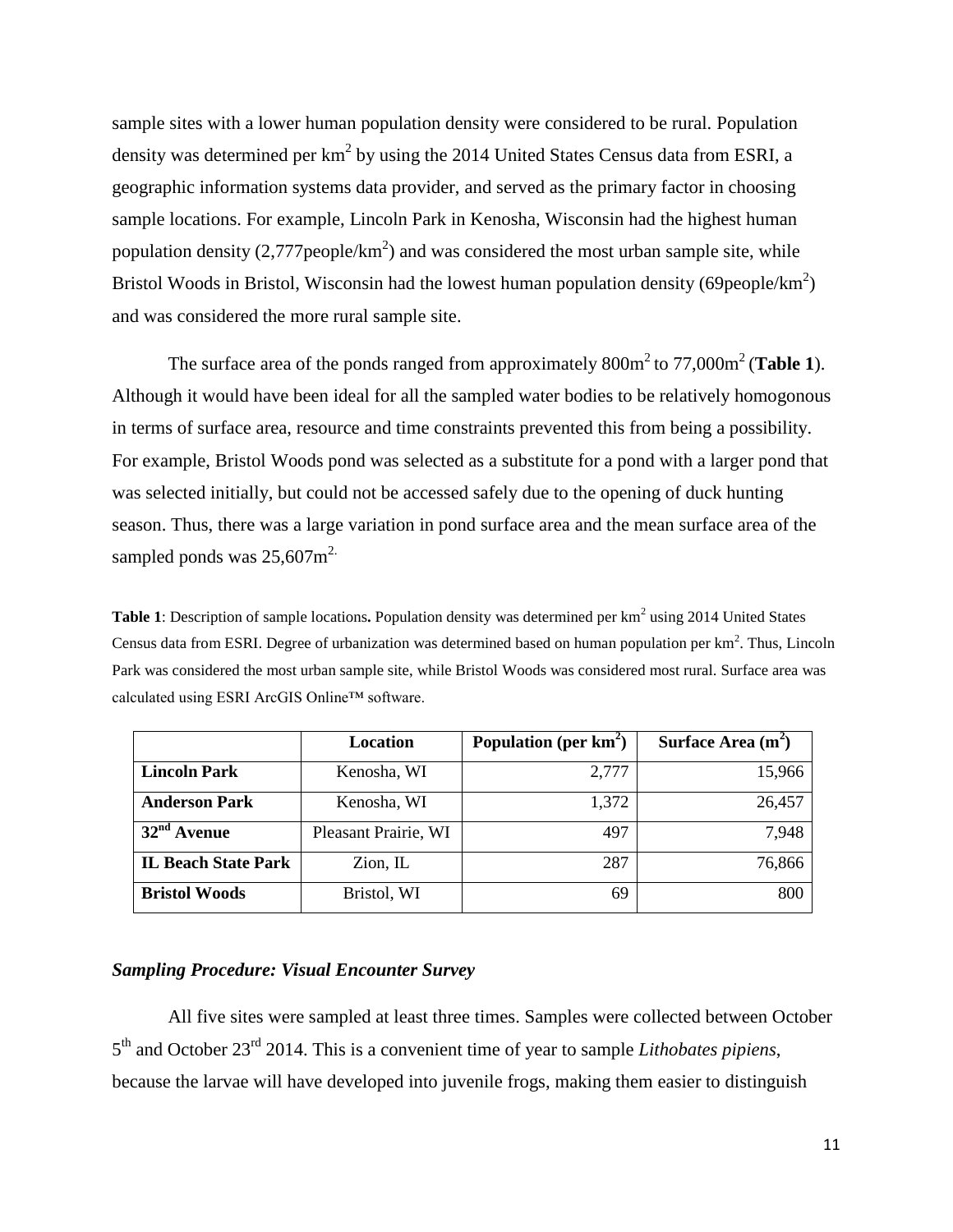from other larval anuran species, and adult frogs will be returning from grasslands and prairies to the ponds for winter hibernation (Harding 1997, Kendell 2002). In addition, sampling during the fall also eliminates the need to compensate for the dispersal of juvenile, post-metamorphic *L. pipiens,* which radiate into the surrounding wetlands and ponds regardless of habitat quality. Thus, if this study had included samples from the period of juvenile dispersal, such as late summer months, it is likely that some *L. pipiens* would have been encountered in areas not necessarily beneficial to their health or development (Germaine et al. 2009).

The sampling method used was modeled after Crump and Scott's Visual Encounter Survey (1994) found in *Measuring and Monitoring Biological Diversity: Standard Methods for Amphibians* (Heyer et al. 1994). This method is fairly common and has been recommended and used in several other amphibian studies (Germaine 2009, Peacock and Rogers 2012, Klaver et al. 2013, Kendell 2002). It is especially useful for monitoring specific species; however, it is somewhat limited because it is based on the following assumptions: (1) each individual of each species has an equal chance of being observed during the survey period, (2) each species has the same chance of being observed as other species, regardless of season, weather, or other ecological events (such as predation or competition), and (3) each individual is recorded only once throughout the course of the survey (Crump and Scott 1994).

For the purpose of this study, the survey method was time constrained; limited to 15 minutes at each site. This time limit was chosen in part because the perimeter of some sample ponds was made inaccessible by dense, emergent vegetation. Walking through such vegetation would likely disturb basking frogs and yield poor survey results. Kendell (2002) suggests that time-constrained sampling be carried out for at least 20 minutes. However, 15 minutes is approximately the length of time required to walk the perimeter of the smallest site, the Bristol Woods pond (perimeter of  $\sim 0.13$  kilometers) at steady, but slow pace.

At each site, we walked around the perimeter of the water body, as near to the water as possible without causing a disturbance among the vegetation. To assure that an approximately equal area was sampled at each location, care was taken to walk at an even pace and to avoid lingering at a single location along the perimeter. Each time a basking frog was spotted, it was identified by species and the information was recorded. The total number of all frogs observed and the number of individuals of each identified species were recorded. For example, if 13 frogs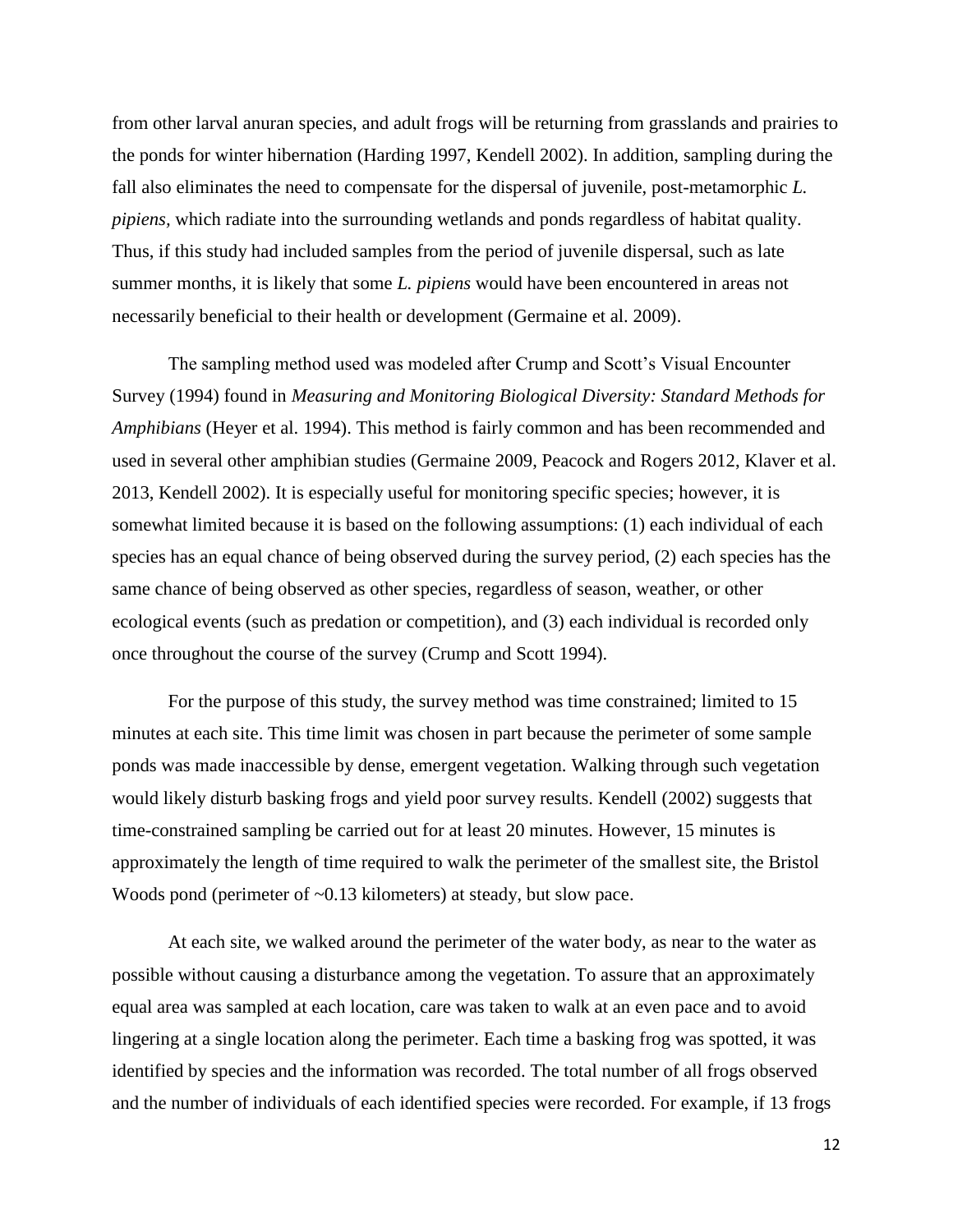were observed in total at one location, ten of these frogs may have been northern leopard frogs and while the remaining three may have been western chorus frogs.

In the case of green frogs (*Lithobates clamitans)*, species identification was either visual or vocal. When disturbed, *L. clamitans* will often produce a short, high pitched vocalization that can be used as a distinguishing characteristic for the species. This vocalization consists primarily of a single, sharp "peep" and allows for easy identification if the frog disappears before a visual observation can be made. This technique was used frequently in identifying *L. clamitans*, as their standard response to disturbances is to dive beneath the water surface.

Although *L. pipiens* does not produce a vocalization when agitated, their response to disturbances is much less abrupt and consists largely of decreasing physical movement and crouching nearer to the substrate (although usually not becoming submerged completely) rather than diving below the surface of the water. This makes visual observations very easy and in many instances, it was actually possible to study the same northern leopard frog for several minutes. On occasions when a frog was seen, but the species could not be identified (primarily because it had dipped under the surface of the water before a visual observation could be made and did not produce an identifying vocalization), it was simply tallied as part of the total number of frogs seen at the location.

### *Sampling Procedure: Weather Conditions*

Because many frog species are sensitive to weather conditions, their activity is highly dependent upon time of day, temperature, precipitation, and wind (Kendall 2002). Therefore, these factors were all recorded throughout the duration of the sampling period. During each sampling session, air temperature was measured at three different locations around the pond perimeter. Night air temperature was established through forecast history provided by the National Oceanic and Atmospheric Association (NOAA).

However, precipitation and wind were recorded as discrete data. For example, precipitation was recorded as "light" or "none". This data collection decision was justified based on the assumption that when it comes to precipitation and wind, anurans are most influence by broad, observable differences, rather than by small, minute changes. This assumption is reflected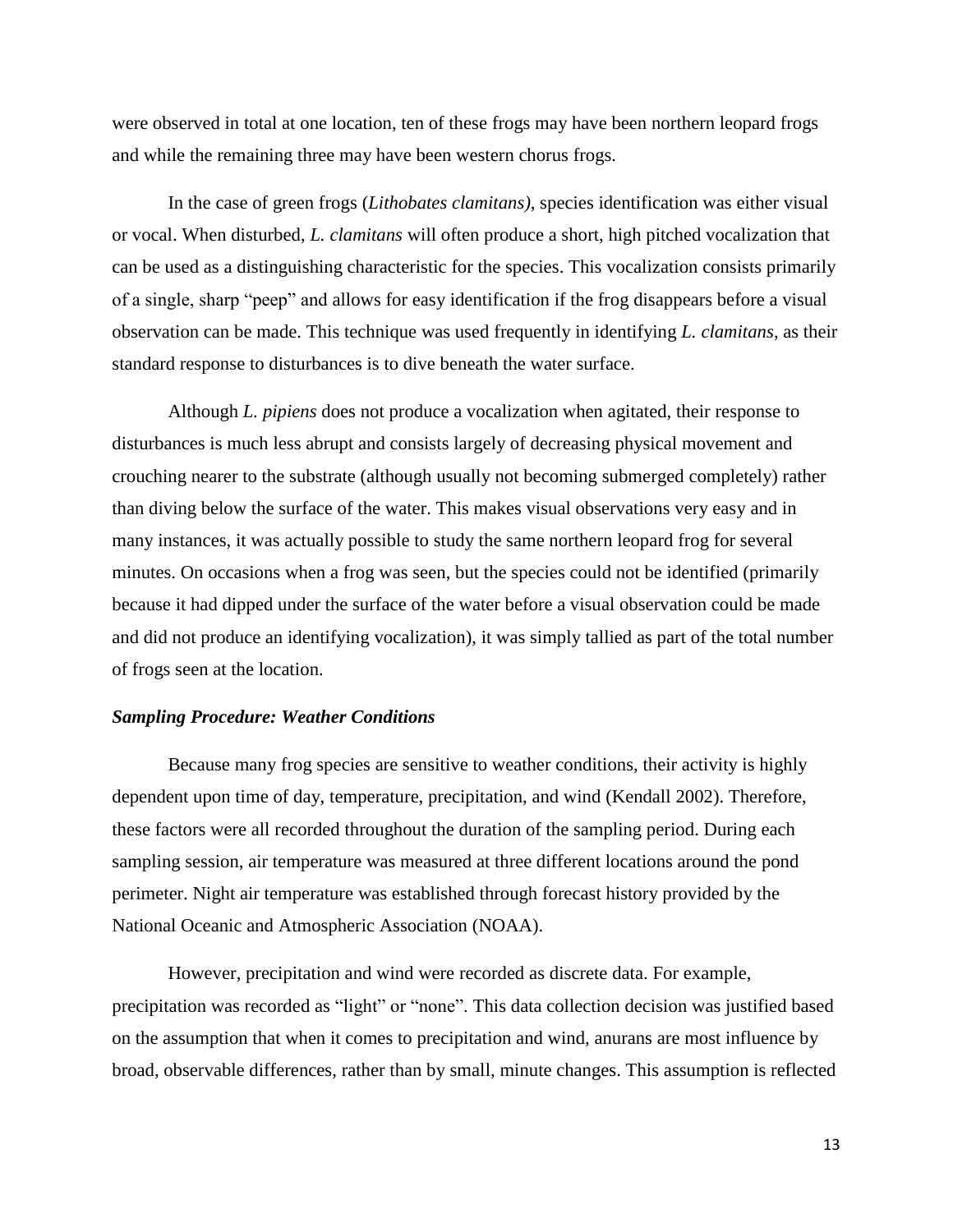in the *Survey Protocol for the Northern Leopard Frog* (Kendell 2002), which also records precipitation and wind as discrete data.

### *Sampling Procedure: Aquatic Pollutants*

To establish water quality, three different methods were used. The first method required the use of an electronic monitoring instrument known as a water quality sonde, made by HydroLab®. The sonde has multiple sensors, located at the tip of the instrument, and each sensor is responsible for measuring a single water quality parameter. When the sensors are completely submerged in a water sample, the water moving over the sensors allows the sonde to calculate the desired information. This information is then displayed on a handheld electronic screen that is attached to the sonde (known as the surveyor). For the purposes of this study, the HydroLab® sonde was used only to measure pH, specific conductivity  $(\mu S/cm)$ , water temperature ( $\degree$ C), and dissolved oxygen concentration (mg/L).

Three measurements were recorded at each pond, with the individual measurements being collected at different locations around the perimeter of the pond. Water quality was measured within one meter of the shore, as this is where frogs are most easily observed, hiding amongst emergent vegetation and floating algal mats or leaves. These measurements were calculated <0.5 meters below the water surface. However, the sonde sensors must be completely immersed in water to calculate measurements and the majority of the sampled shoreline areas were shallow enough that it was necessary to lay the sonde horizontally, rather than vertically, in the water for the sensors to be completely submerged. Even if it was possible to place the sonde vertically into the water, completely immersing the sensors, the depth was still <0.5 meters.

Water samples were collected in small containers and phosphorus levels were measured the same day the samples were collected. Following the LaMotte® water pollution kit (Model AM-21) procedure for a standard field test, a chemical titration method was used to analyze the phosphorus content of the samples. Inorganic phosphate levels are determined by the reaction of phosphate with a molybdate solution. This forms a phosphomolybdate, which appears blue in color when reduced. The intensity of the color indicates the level of phosphorus present in the water sample.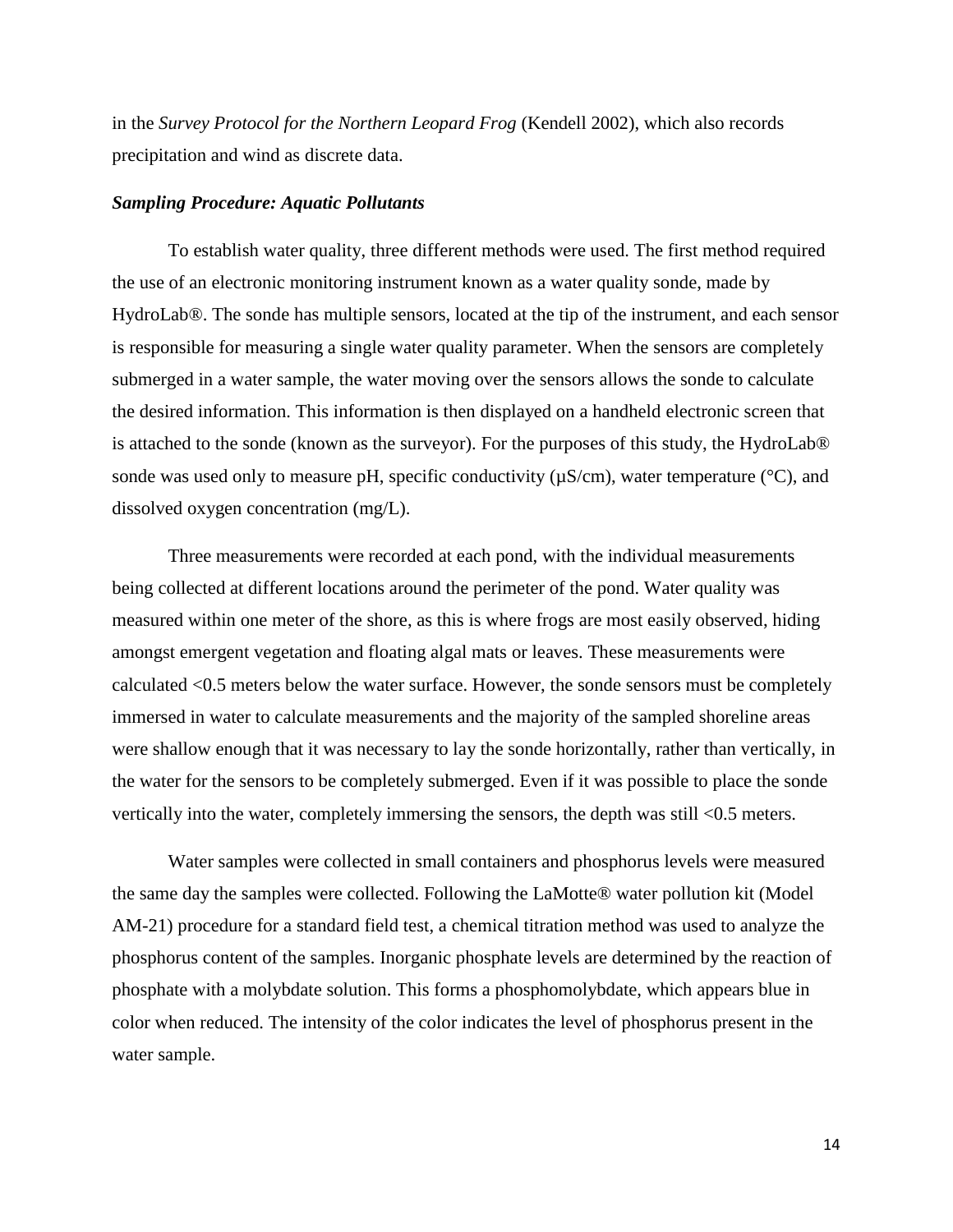Nitrate, nitrite, hardness, alkalinity, and chlorine were measured using Teta EasyStrips™, scientific quality aquarium water test strips. However, the collected water samples were not able to be tested with EasyStrips™ until approximately 1 month after the samples had been collected. Regardless, the strips were dipped into the water samples for 1 second and allowed to dry for 60 seconds, following the instructions provided by the manufacturer. Each strip was then compared to the colors on a chart, also provided by the manufacturer, to establish the concentration of nitrate (mg/L), nitrite (mg/L), and chlorine (mg/L) while also indicating the hardness (GH – general hardness)(ppm) and alkalinity (KH – carbonate hardness)(ppm) of each water sample.

After the data was collected, it was entered into IBM SPSS Statistics software for analysis. To determine the statistical differences amongst the five sample sites and the significance of these differences, one-way analysis of variance (ANOVA) was run on the dependent variables pH, dissolved oxygen (mg/L), water temperature (°C), and specific conductivity ( $\mu$ S/cm), using sample location as the independent variable ( $\alpha$  = 0.05). A Tukey HSD (honest significant difference) post-hoc test was conducted to confirm suspected differences and similarities between the sample means at each location. This post-hoc test also combines locations into groups, referred to as subsets, based on statistical similarities. These subsets were used to help understand the levels of variation between urban sample locations and rural sample locations.

### **Results**

In terms of the number of frogs observed at each location, there was positive correlation between decreasing human population density and total frog population, with the total number of observed frogs increasing as human population decreased. The highest number of frogs observed on one day at a single location was 32. This number was recorded both at the Bristol Woods sample site, the least urban of the five locations (69 people/ $km^2$ ) and Sand Pond (287 people/ $km<sup>2</sup>$ ). However, the Bristol Woods pond had the highest mean frog count (24) individuals). The lowest mean number of frogs observed was 0.3 individuals. This was at the Lincoln Park sample site, the most urban of the five locations  $(2777 \text{ people/km}^2)$ . Only one frog was observed here throughout the course of sampling. The mean number of frogs observed had a positive correlation with decreasing human population density  $(r^2 = 0.330)$  (**Figure 1**), with the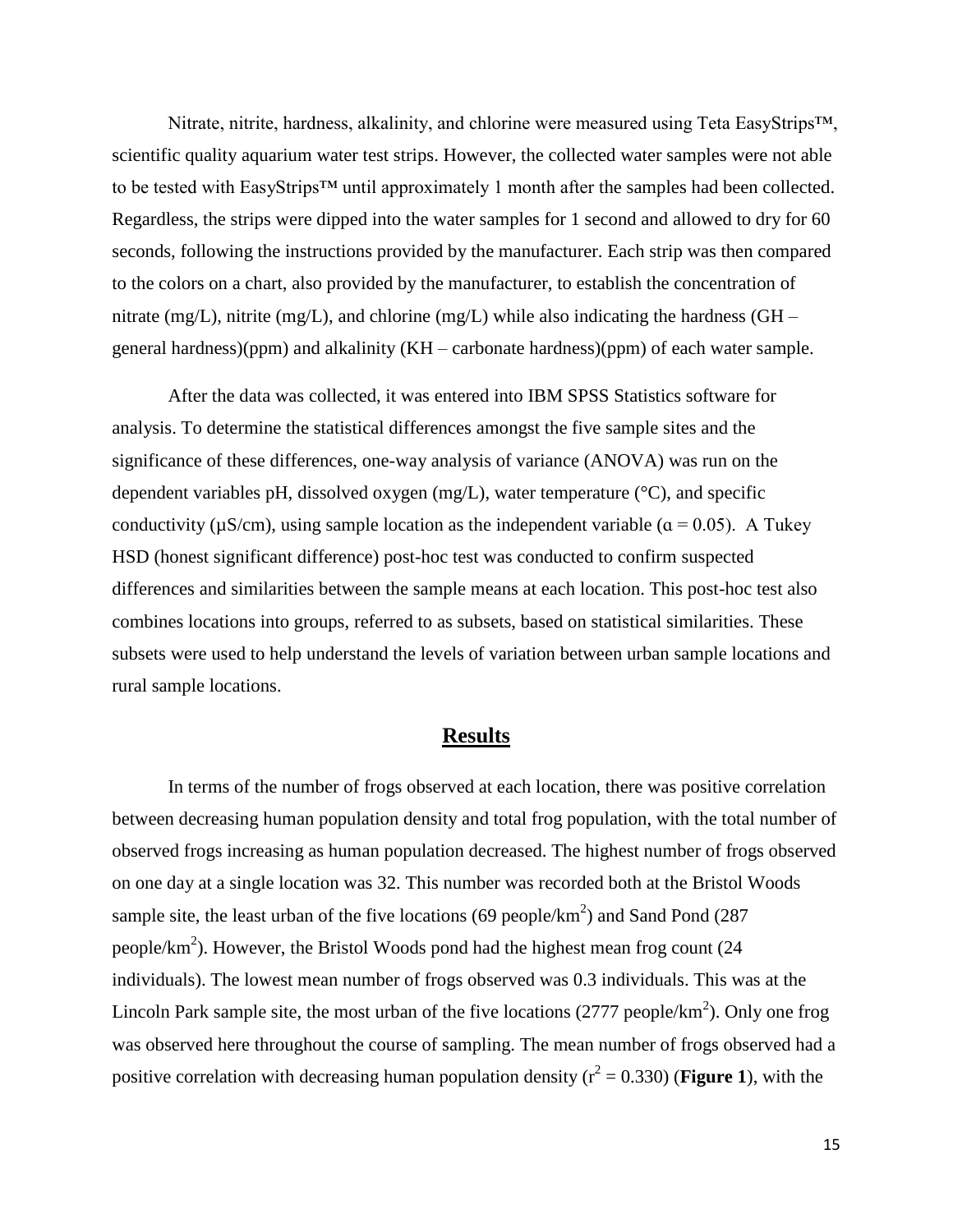total number of frogs steadily increasing as urbanization decreases, and also a positive correlation with increasing specific conductivity  $(r^2 = 0.731)$  (**Figure 2**).

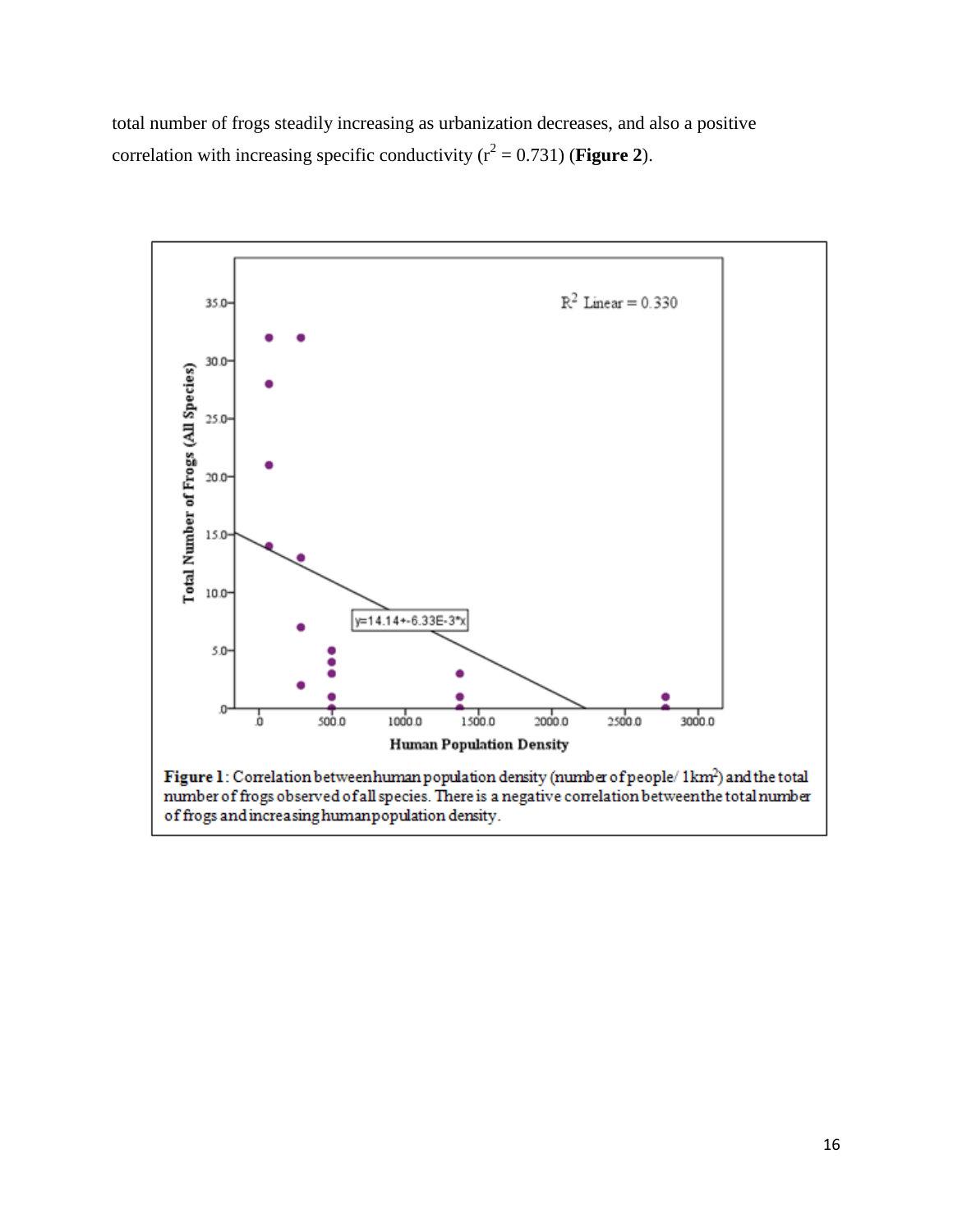

However, regardless of the total number of frogs observed at each location, *Lithobates pipiens* was only observed and identified at Sand Pond in Illinois Beach State Park in Zion, Illinois. In contrast, *Lithobates clamitans* (green frog), was identified at the Anderson Park pond, the 32<sup>nd</sup> Avenue pond, and the Bristol Woods pond. The only other frog species identified at these sites was one *Lithobates catesbeianus* (American bullfrog) and it was identified at the 32nd Avenue Pond. *L. pipiens* was the only frog species identified at Sand Pond within the 15 minute time-constrained survey. However, while walking the site later to collect water samples, three *Pseudacris triseriata* (western chorus frog) were also observed and able to be identified, but were not included in the data as they were only observed after surveying was complete.

The results of the multivariate ANOVA show that there is a significant statistical similarity ( $p = 0.988$ ) in mean pH between the 32<sup>nd</sup> Avenue pond (mean pH = 9.50) and Anderson Park pond (mean  $pH = 9.42$ ), with  $32<sup>nd</sup>$  Avenue having the highest mean  $pH$  of all sample sites. Lincoln Park pond, however, located in the most densely populated area (2,777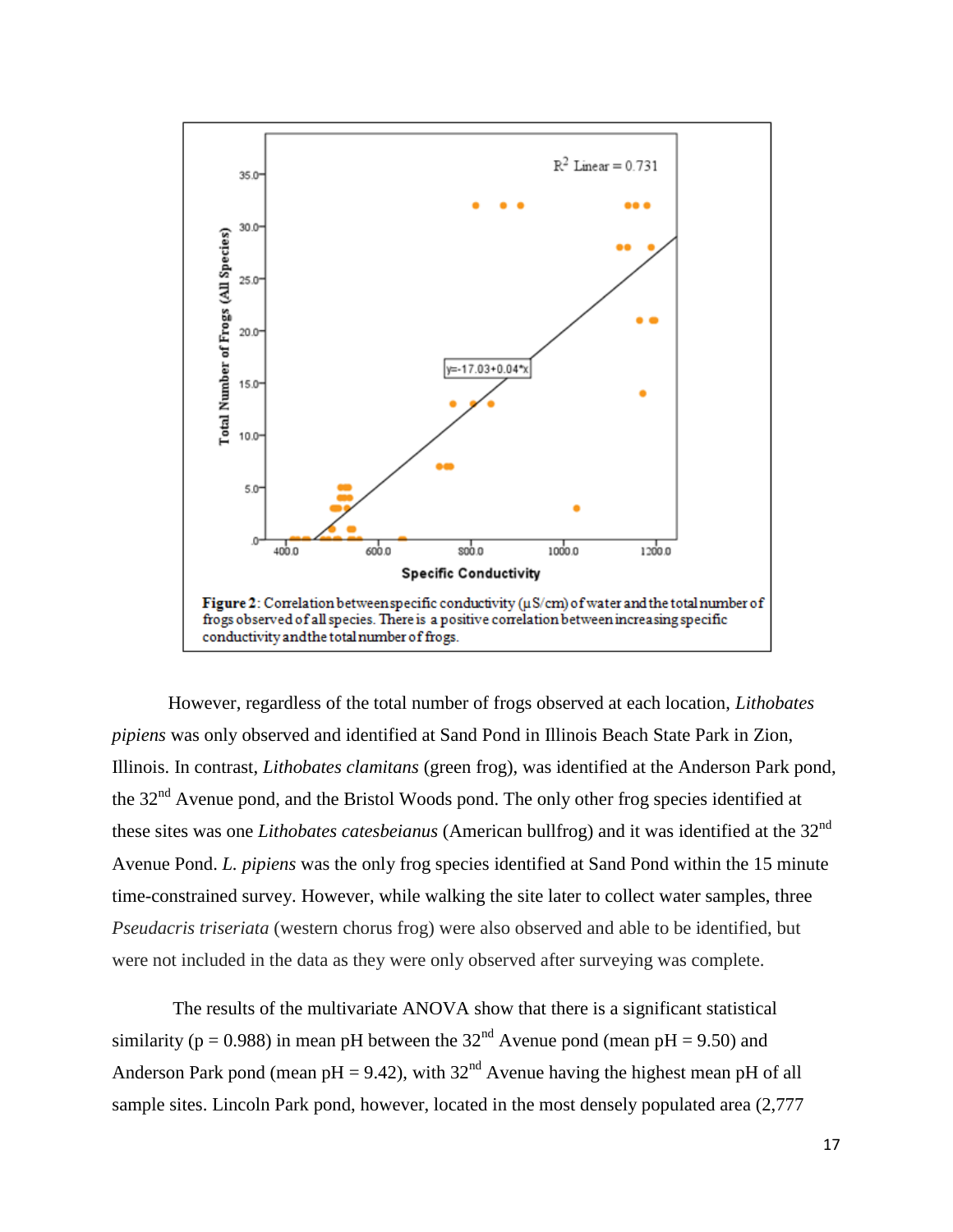people/ $km<sup>2</sup>$ ) and considered the most urban sample location, had a pH more similar to that of the two more rural ponds, Sand Pond  $(287 \text{ people/km}^2)$  and the Bristol Woods pond  $(69 \text{$ people/ $km<sup>2</sup>$ ). Tukey's post-hoc test revealed that while Sand Pond and Bristol Woods pond can be divided into one subset (A), the Lincoln Park pond still overlaps with the more urban locations (C) (**Table 2**). The lowest mean pH (8.81) was recorded at Sand Pond in Illinois, following the Bristol Woods pond (8.84) and the Lincoln Park Pond (8.94). In addition, there was a slight negative correlation between increasing pH (water becoming more basic) and the total number of frogs observed  $(r^2 = 0.305)$  (**Figure 3**).

Table 2: Results of Tukey's HSD (honest significant difference) Post-hoc Test, expressing the means of pH, specific conductivity ( $\mu$ S/cm), dissolved oxygen (mg/L), and water temperature ( $^{\circ}$ C). A, B, and C represent different subsets. Sites labeled as AB or BC were somewhat similar to other subsets and could not be placed in a unique subset. The blue box shows the strong differences between specific conductivity in urban locations compared to more rural locations, those in the red and green boxes.

|                  | Lincoln Park Pond | Anderson Park Pond | 32 <sup>nd</sup> Ave Pond | Sand Pond | <b>Bristol Woods Pond</b> |
|------------------|-------------------|--------------------|---------------------------|-----------|---------------------------|
| pH               | 8.94              | 9.42               | 9.50                      | 8.81      | 8.84                      |
|                  | (AB)              | (BC)               | (C)                       | (A)       | (A)                       |
| Specific         | 491.00            | 507.02             | 568.72                    | 803.29    | 1164.70                   |
| Conductivity     | (A)               | (A)                | (A)                       | (B)       | (C)                       |
| <b>Dissolved</b> | 9.61              | 10.30              | 12.70                     | 8.90      | 12.59                     |
| Oxygen           | (AB)              | (AB)               | (B)                       | (A)       | (B)                       |
| Water            | 12.23             | 12.18              | 13.35                     | 14.67     | 12.60                     |
| Temperature      | (A)               | (A)                | (AB)                      | (B)       | (AB)                      |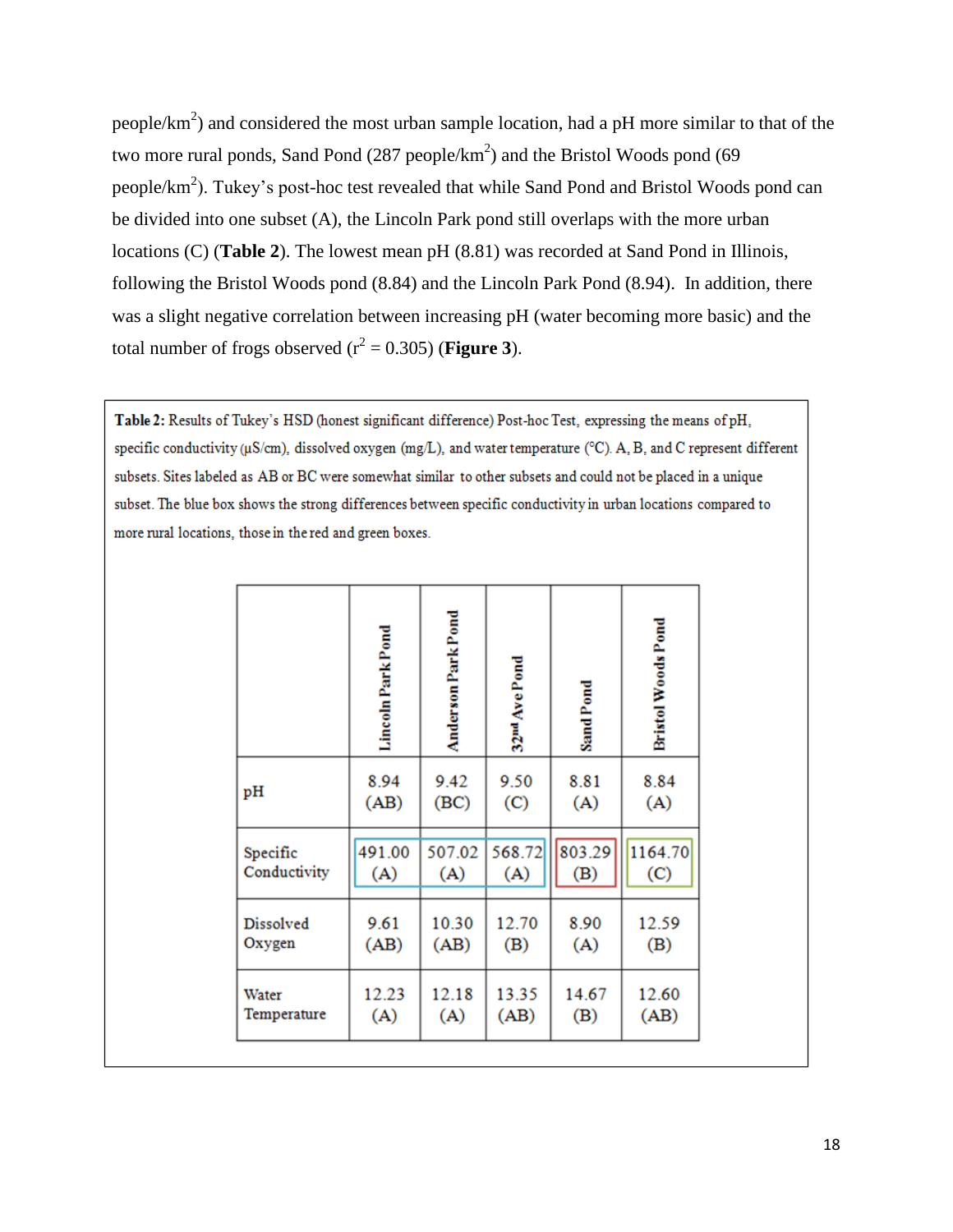

Specific conductivity varied greatly between the five locations. The pond with the lowest mean specific conductivity was the Lincoln Park pond  $(491.00 \mu S/cm)$ , the most urban site, while the pond with the highest mean specific conductivity was the Bristol Woods pond (1164.70  $\mu$ S/cm), the most rural sample site. Tukey's post-hoc tests shows the three most urban sites (Lincoln Park, Anderson Park, and  $32<sup>nd</sup>$  Avenue) can be grouped into one subset (A), while Sand Pond (287 people/ $km^2$ ) and the Bristol Woods pond (69 people/ $km^2$ ) are in their own subsets (B and C, respectively) (**Table 2**). There is a very large statistical difference between the Bristol Woods pond and all other sample sites ( $p = 0.000$  for all sites). This is also true for Sand Pond ( $p = 0.000$  for all sites). The most statistically similar ponds were the Anderson Park pond and the Lincoln Park pond ( $p = 0.663$ ). **Figure 4** shows how specific conductivity increases in response to decreasing human population density ( $r^2 = 0.400$ ).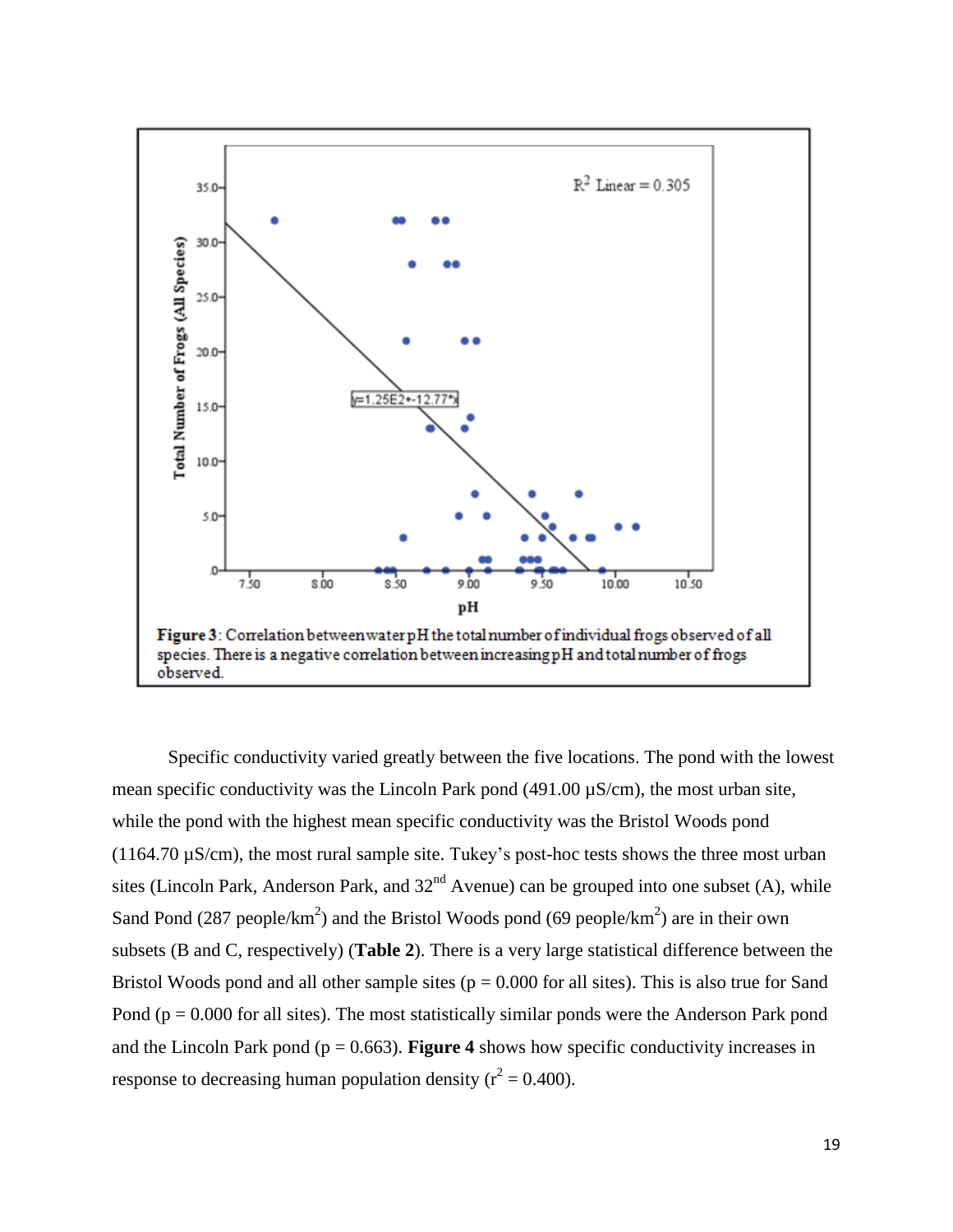

Moving into dissolved oxygen (DO), the multivariate ANOVA indicated that the most significantly different locations were the  $32<sup>nd</sup>$  Avenue pond and Sand Pond (p = 0.016), in addition to the Bristol Woods pond and Sand Pond ( $p = 0.036$ ). This was also reflected in Tukey's post-hoc test, as Sand Pond was represented as one subset (A) while 32<sup>nd</sup> Avenue and the Bristol Woods pond were sorted into a different subset (B) (**Table 2**). The two remaining sample locations, the Anderson Park pond and the Lincoln Park pond, were The pond with the lowest mean dissolved oxygen level was Sand Pond (mean  $DO = 8.90$  mg/L), while the pond with the highest dissolved oxygen level was the  $32<sup>nd</sup>$  Avenue pond (mean DO = 12.70 mg/L). However, there was little to no correlation between the total number of frogs observed and change in dissolved oxygen concentration ( $r^2 = 2.456 \times 10^{-4}$ ).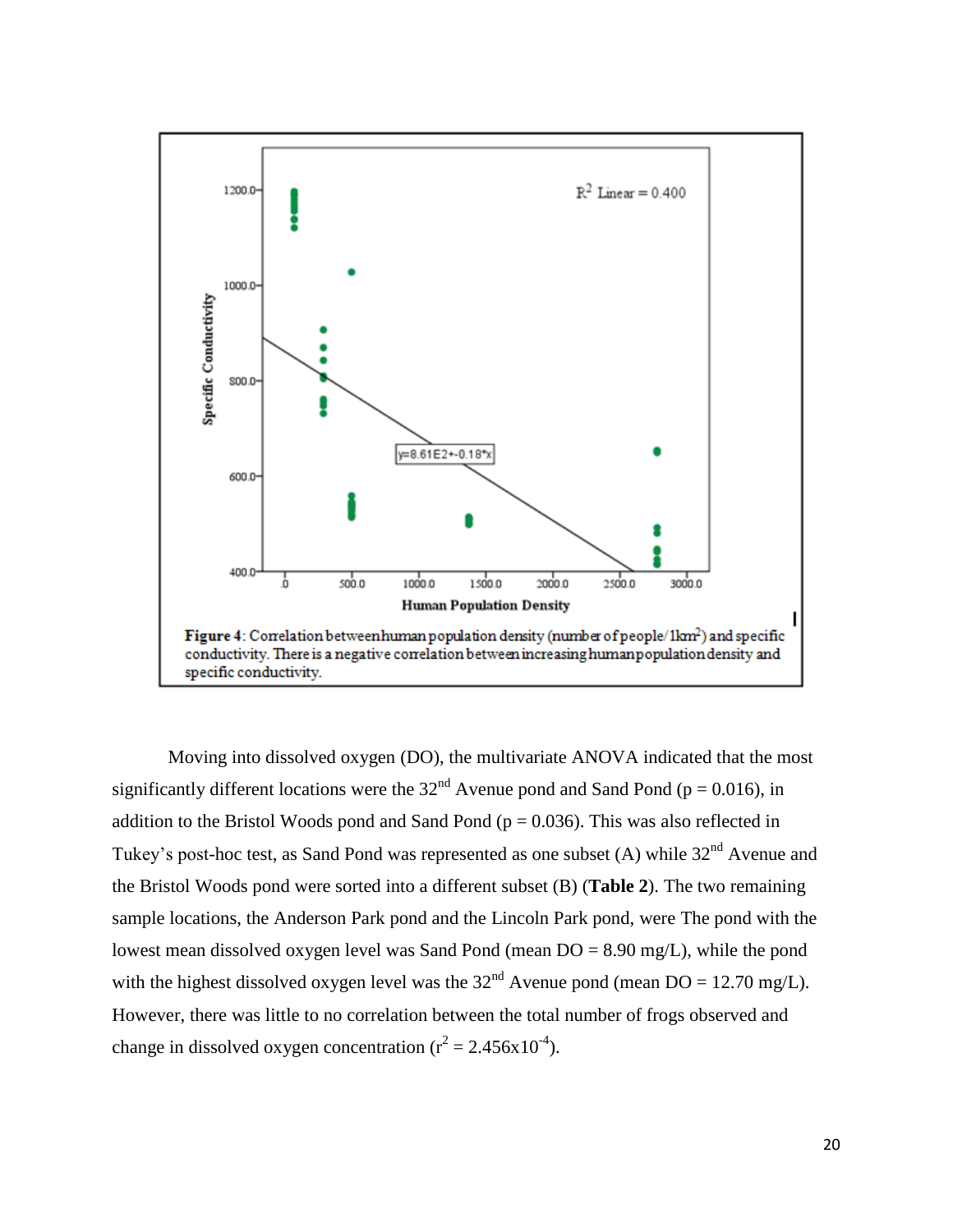The water temperature also varied, with there being the greatest significant difference when comparing Sand Pond to the Anderson Park pond  $(p = 0.15)$  and the Lincoln Park pond (0.031). There was only a moderate statistical difference when comparing Sand Pond to the Bristol Woods pond ( $p = 0.080$ ). Sand Pond was also recorded as having the warmest mean water temperature (14.67 °C), while the Anderson Park pond had the coldest mean water temperature (12.18 °C), followed by the Lincoln Park pond (12.23 °C). In addition, Sand Pond also had the highest mean air temperature (19.55 °C) while the Anderson Park pond had the coldest mean air temperature (14.39 °C), followed once again by the Lincoln Park pond (16.55 °C). As expected, there was a slight positive correlation between water temperature and air temperatures ( $r^2 = 0.277$ ) and a slight positive correlation between increasing air temperature and the total number of frogs observed ( $r^2 = 0.232$ ). However, there was little correlation between the total number of frogs observed and the temperature of the water  $(r^2 = 7.419x10^{-5})$ .

As far as nutrient pollution is concerned, there has been little conclusive data. The LaMotte® water pollution kit results showed that all sample sites had  $a < 1$  ppm concentration of phosphorus and it was not possible to determine a relative difference in concentration among the five samples. Nitrate, nitrite, hardness, chlorine, and alkalinity, measured with the EasyStrips™ showed similar results, with there being little obvious difference from one location to the next. The Lincoln Park pond and the Anderson Park pond showed slightly elevated levels of nitrate, but nitrite and chlorine were not present in measurable amounts at any of the five locations. The most obvious trend was the positive correlation between increasing alkalinity and decreasing urbanization. The Lincoln Park pond had the lowest alkalinity (80 – 120ppm) while Sand Pond and the Bristol Woods pond had the highest alkalinity (>300ppm), meaning that the less urban sites have a higher capacity to neutralize acid than the less urban sites (Dodson 2005).

### **Discussion**

*Lithobates pipiens* was identified at only one site, Sand Pond in Illinois Beach State Park in Zion, Illinois, throughout the course of sampling. This location had the most neutral mean pH (8.81) of all the sites. According to Kendell (2002), *L. pipiens* requires breeding ponds with a non-acidic pH ranging from 6.5 – 8.5. Although Sand Pond is slightly more basic than this, it also has a high alkalinity (>300ppm), meaning that the pond has the potential to neutralize acids without dramatically changing pH (Dodson 2005). However, the difference in pH between Sand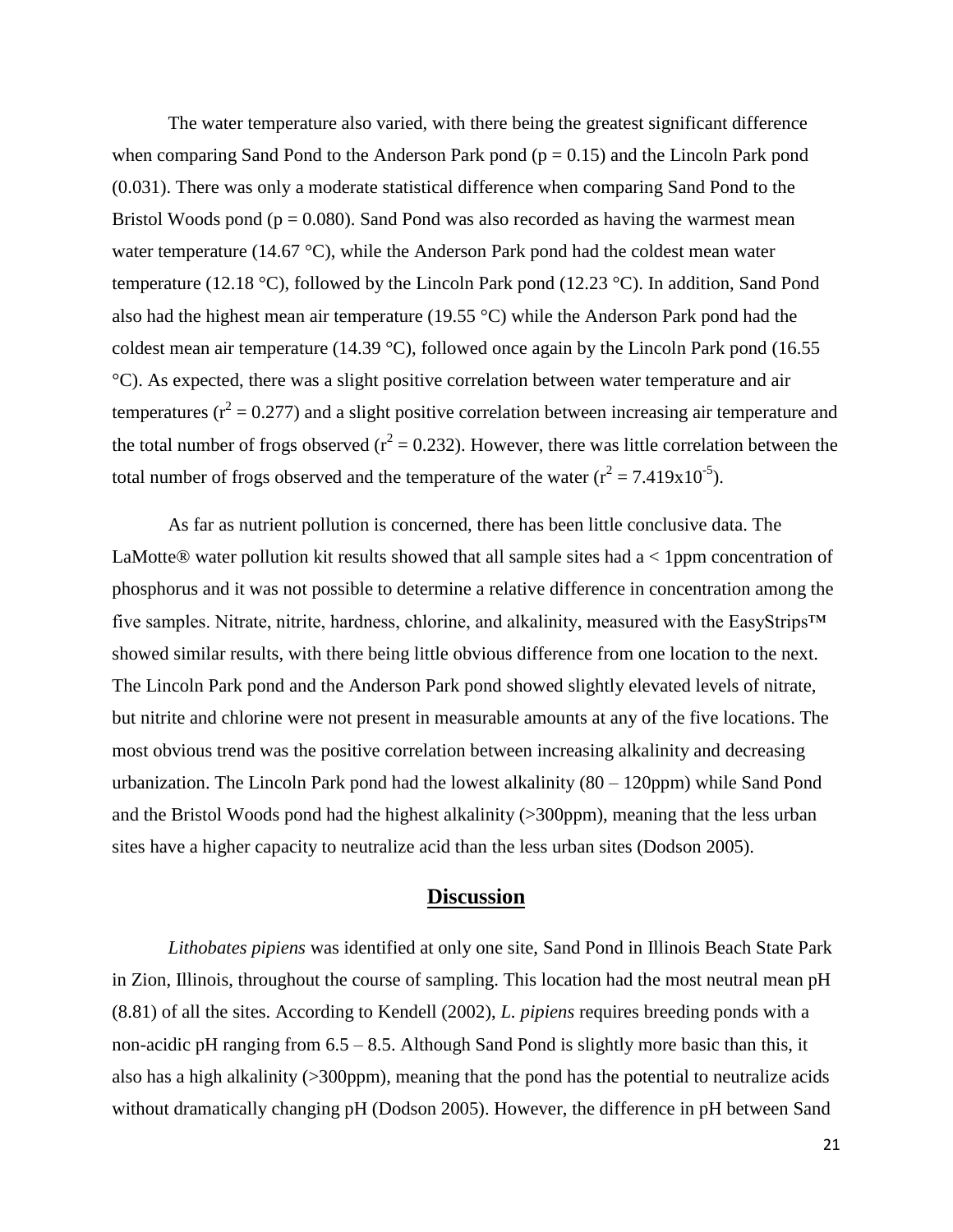Pond and the Bristol Woods pond is not significantly different statistically ( $p = 1.00$ ) and both exhibit the same alkalinity reading (>300ppm).

Interestingly, Sand Pond had the lowest mean dissolved oxygen concentration  $(8.90mg/L)$ , but this measurement still falls within the  $7mg/L - 10mg/L$  parameter that Kendell (2002) suggests, as do the two most urban locations, Lincoln Park (9.61 mg/L) and Anderson Park (10.30 mg/L). The relatively low dissolved oxygen concentration could potentially be explained in part by the high mean water temperature  $(14.67^{\circ}C)$ , as dissolved oxygen concentration tends to decrease as water temperature increases. However, due to the fact that the dissolved oxygen data was collected in the autumn, when ponds and lakes are beginning to experience seasonal turnover, this data could hold little significance overall. During turnover, the normal stratification layers of water bodies are disturbed the sinking of water at the surface. This causes the oxygen and temperature of the ponds to become more evenly distributed throughout (Dodson 2005). If dissolved oxygen data were collected during a different time of year, when the ponds were not experiencing a seasonal turnover, it is quite possible that this dissolved oxygen concentration measurements would tell a different story.

One of the most unexpected results of this study is the trend in specific conductivity. Specific conductivity is used as a parameter in many water quality studies to act as a rough indication of the concentration of the total dissolved ions present in the water. These dissolved ions can often be classified as aquatic pollutants, such as heavy metals, magnesium, nitrates, phosphates, etc. (Dow and Zampella 2000). Hamer and Parris (2011) documented that higher specific conductivity was associated with ponds in more urban areas and that amphibian species richness decreased as specific conductivity increased. Thus, it was expected that specific conductivity would decrease as the surrounding human population decreased.

However, while specific conductivity can seem be used as a rough estimate for the concentration of aquatic pollutants, Dodson (2005) notes that "there is a general correlation between total conductivity and the concentration of plant nutrients." This means that specific conductivity can also act as a proxy for the amount of nutrients available for primary production (i.e. the growth of emergent macrophytes and algae as a result of photosynthesis and nutrient availability) (Prepas 1983).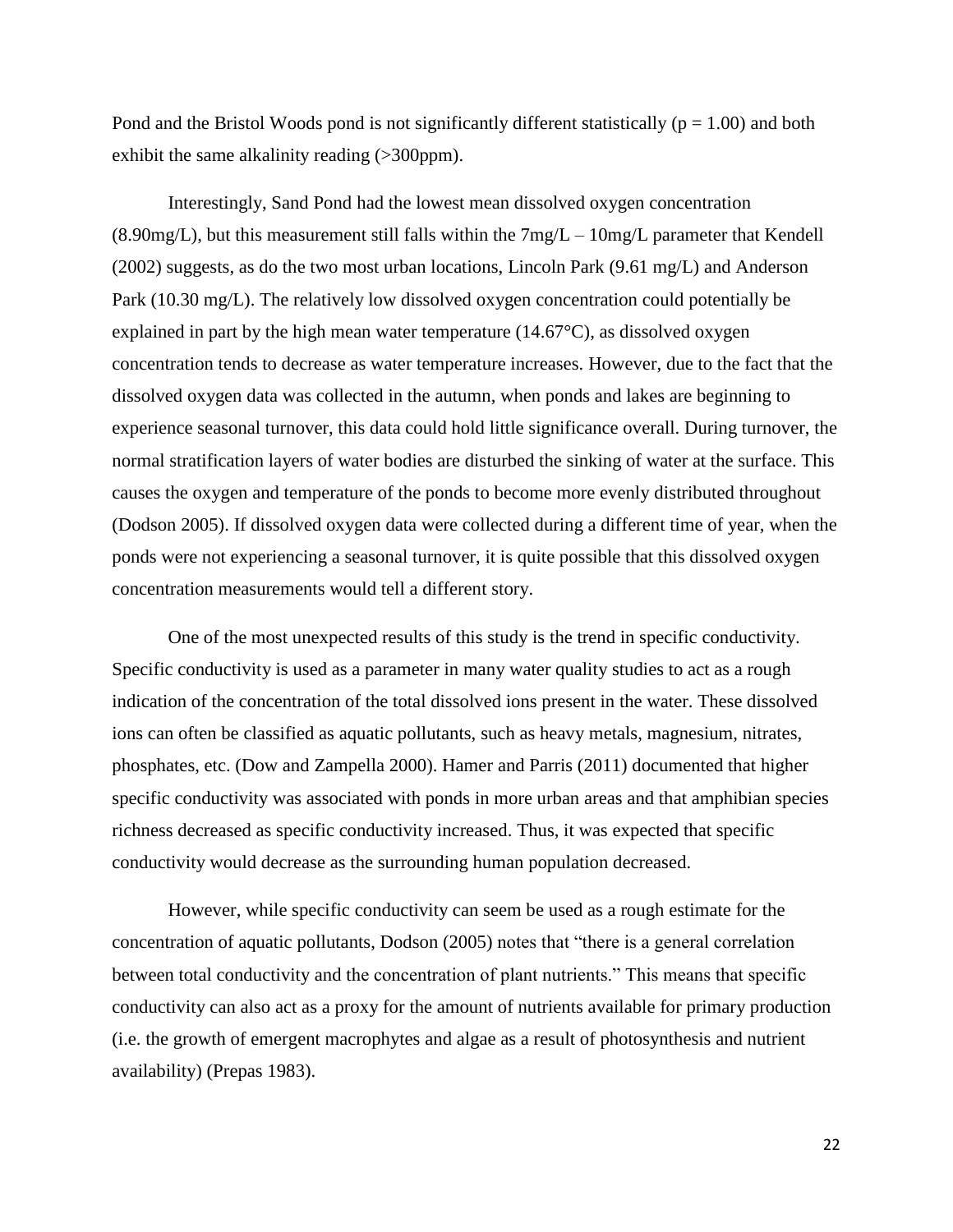In addition, Klaver et al. (2013) showed that *Anaxyrus boreas* (boreal toad) responded positively to specific conductivity, with their occupancy increasing in water bodies with higher specific conductivities. Klaver et al. hypothesized that higher specific conductivity aids in the osmoregulatory processes of these toads, and making them less susceptible to diseases that interfere with osmoregulation, such as chytridiomycosis, also known as Chytrid fungus. In addition, Klaver et al. (2013) also noted that *Lithobates luteiventris* (Columbia spotted frog), a relative of *L. pipiens,* expressed little to no relationship between specific conductivity and occupancy.

In contrast, Klaver et al (2013) did show that *Pseudacris maculata* (the boreal chorus frog), a relative *Pseudacris triseriata* (the western chorus frogs seen only at Sand Pond)*,* had a higher occupancy at sample sites with lower specific conductivity. Further study would be needed to confirm the similarities in response to specific conductivity between *P. maculata* and *P. triseriata*. However, because these species are often classified as subspecies (Minnesota Department of Natural Resources 2014), it seems reasonable to conclude that *P. triseriata* may also be sensitive to high specific conductivity and the population would have been less evident at locations with high specific conductivity, such as Sand Pond, and more evident at sample sites with lower mean specific conductivity readings.

In this study, there was a positive correlation between decreasing human population density and increasing specific conductivity ( $r^2 = 0.400$ ) and the positive correlation between increasing specific conductivity and increasing total frog population ( $r^2 = 0.731$ ), suggests that specific conductivity is measuring beneficial ions, such as nitrates and phosphates, present in the sampled ponds. Visual observation supports the hypothesis that specific conductivity could potentially act as a proxy for nutrient availability, as the more rural ponds (Sand Pond and the Bristol Woods pond) not only had a greater flora and fauna diversity, but also a much higher density of riparian vegetation. In some places, especially at Sand Pond, one could not easily reach the water's edge due to the dense vegetative growth. However, in the two more urban locations (Lincoln Park and Anderson Park), it was very easy to access to the water, with the exception of small areas around the pond perimeter where cattails or willows were growing. In addition, the urban locations also had a large quantity of mowed lawn, as did the  $32<sup>nd</sup>$  Avenue Pond and the Bristol Woods pond. Sand Pond was the only sample site with relatively little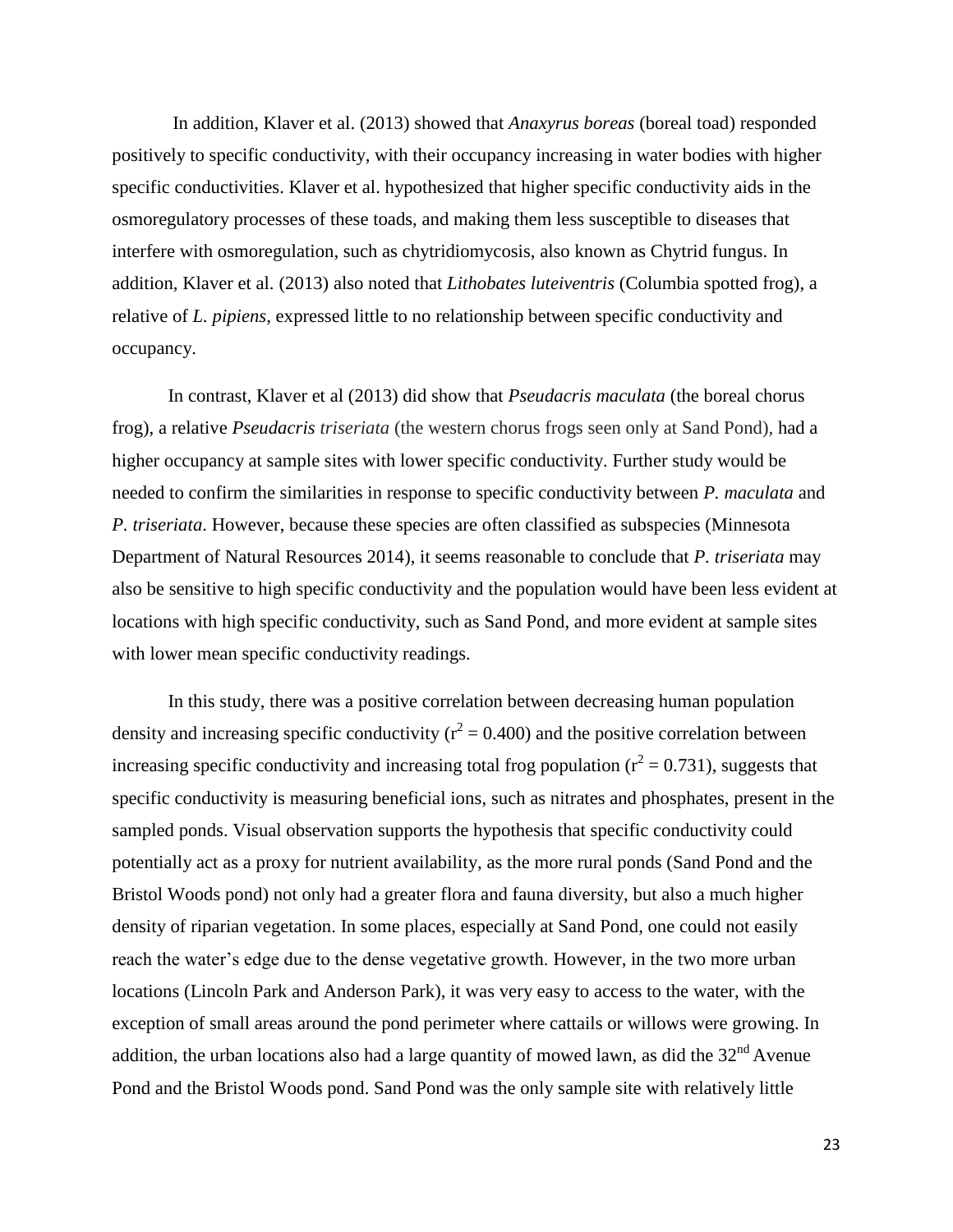mowed grasses and where these areas were present, it was seemed only to maintain walking paths and parking lots for public use.

*L. pipiens* also requires a variety of habitat types to meet life cycle requirements. *L. pipiens* tends to winter and breed in larger ponds, but radiates into prairie and grasslands during the summer, after breeding (Kendell 2002). Locations such as Sand Pond, offer a vast prairie and a variety of smaller ponds scattered within close vicinity. The Bristol Woods pond offered a similar landscape, but was surrounded by a greater amount of forest and agricultural land than Sand Pond.

In addition, it is important to note that *L. pipiens* and *L. clamitans* were never identified in the same ponds throughout the course of this study. The anuran occupancy at the sample sites were overwhelmingly one species or another, with *L. catesbeianus* being identified at only one location, indicating that the anuran species richness at all sites was low. However, it is possible that limiting survey time to only 15 minutes prevented the identification of other, less prominent anuran species within the ecosystem. This is certainly true to some extent, because three *Pseudacris triseriata* were identified at Sand Pond while water samples were being collected.

Harding (1997) mentions in his text that *L. clamitans* and *L. catesbeianus* can act as natural predators of *L. pipiens.* This seems to be the best explanation for why *L. pipiens* was not identified at locations with a high *L. clamitans* occupancy. In addition, *L. clamitans* is also a more generalist species, meaning it is capable of thriving in a wider variety of habitat conditions. Hamer and McDonnell (2008) noted in their review that amphibians with broad habitat requirements, such as *L. clamitans*, would be more likely to persist in urban areas because they can take advantage of man-made habitats such as retention ponds. Thus, *L. clamitans*' ability to cope with ecological stressors, such as poor water quality, habitat fragmentation, and habitat loss, may provide it with the opportunity to outcompete and also to prey upon the more sensitive *L. pipiens* population.

#### *Future Implications*

While this study shows that *L. pipiens* is clearly influenced to some extent by urbanization and is likely quite sensitive to habitat fragmentation and habitat loss, it is still undoubtedly limited in scope. For example, although many facets of water quality were tested,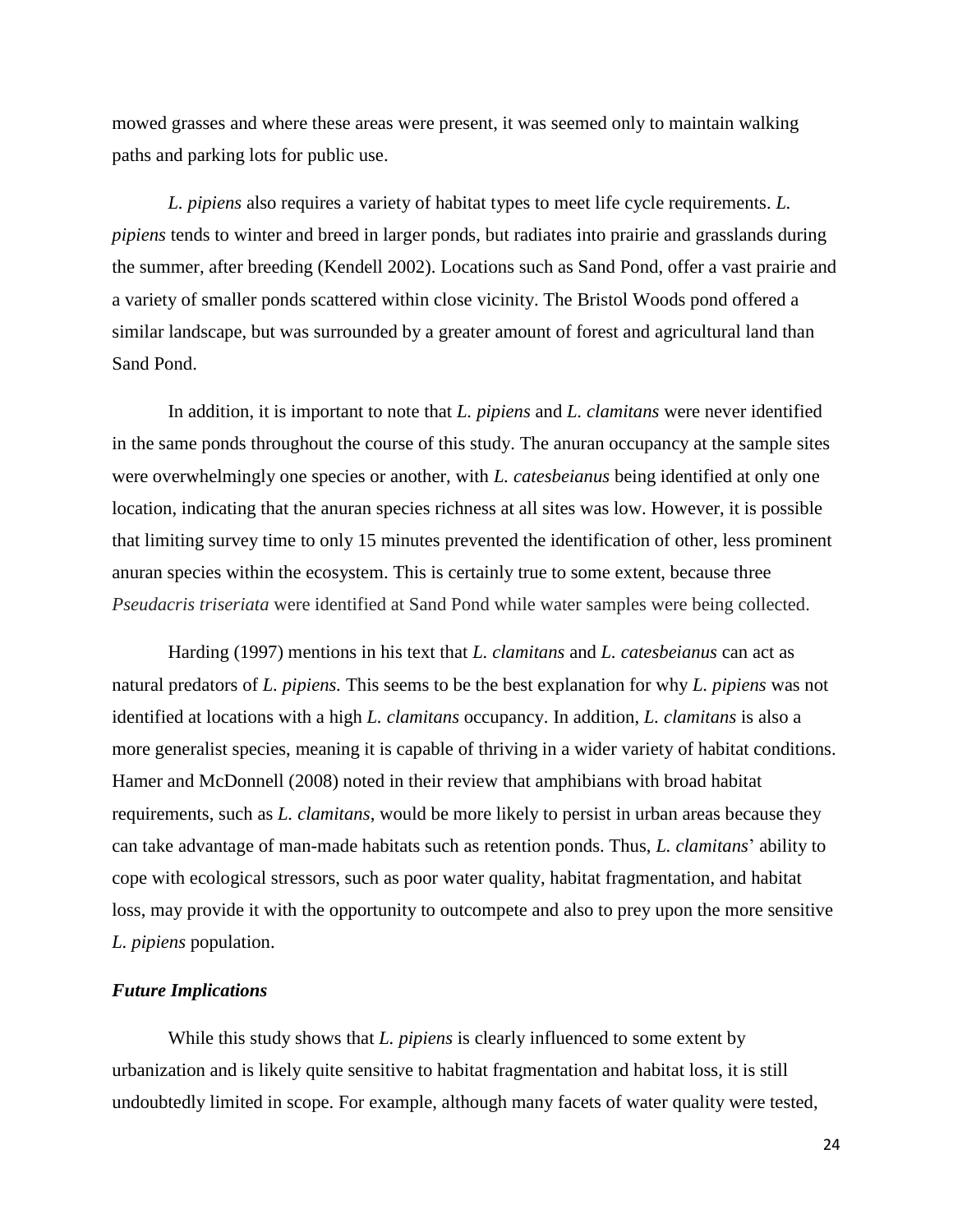the information gained just skimmed the surface of many potential water quality issues. If more sensitive water pollution testing equipment had been utilized and a broader range of pollutants had been tested, it is likely that there would be a significant difference in aquatic pollutants and their concentrations. These differences could help clarify the specific conductivity findings and also shine a light on how *L. pipiens* and *L. clamitans* respond differently to these varying water quality parameters.

Future versions of this study or expansions upon it would be well advised to delve deeper into the water quality aspects of this study and attempt to understand the full spectrum of influences that aquatic pollutants can have. It would also be interesting to further investigate the relationship between *L. pipiens* and *L. clamitans* to determine with certainty if *L. clamitans* is outcompeting and preying upon *L. pipiens* in a manner significant enough to influence the *L. pipiens* population decline.

Lastly, it would also be recommended to sample ponds of more uniform surface areas or to sample a greater number of ponds, having multiple ponds representing each portion of the urbanization continuum. Many studies take this route, sampling a variety of water bodies of a variety of sizes. Peacock and Rogers (2012), sampled upwards of 97 sites, including the reaches of multiple streams. Gibbs et al (2005) sampled 323 sites and Guzy et al. (2012) collected data from 42 wetland locations. Due to time and resource constraints, this large of a study area was not possible, but certainly would have helped clarify the impact that pond surface area had on data.

# **Conclusion**

While *L. pipiens* does require certain water quality parameters to survive and thrive within a given habitat, the data collected throughout the duration of the study suggests that *L. pipiens* is more susceptible to habitat loss and fragmentation than to urban runoff and aquatic pollutants. Because *L. clamitans* (green frog) does not require such a specific set of habitat requirements to meet life cycle needs, this generalist species has the ability to thrive in areas where *L. pipiens* cannot, such as in retention ponds in urban landscapes. *L. clamitans* could potentially be exploiting *L. pipiens* populations, the more sensitive of the two species, through resource competition and predation. Thus, *L. pipiens* is not only directly impacted by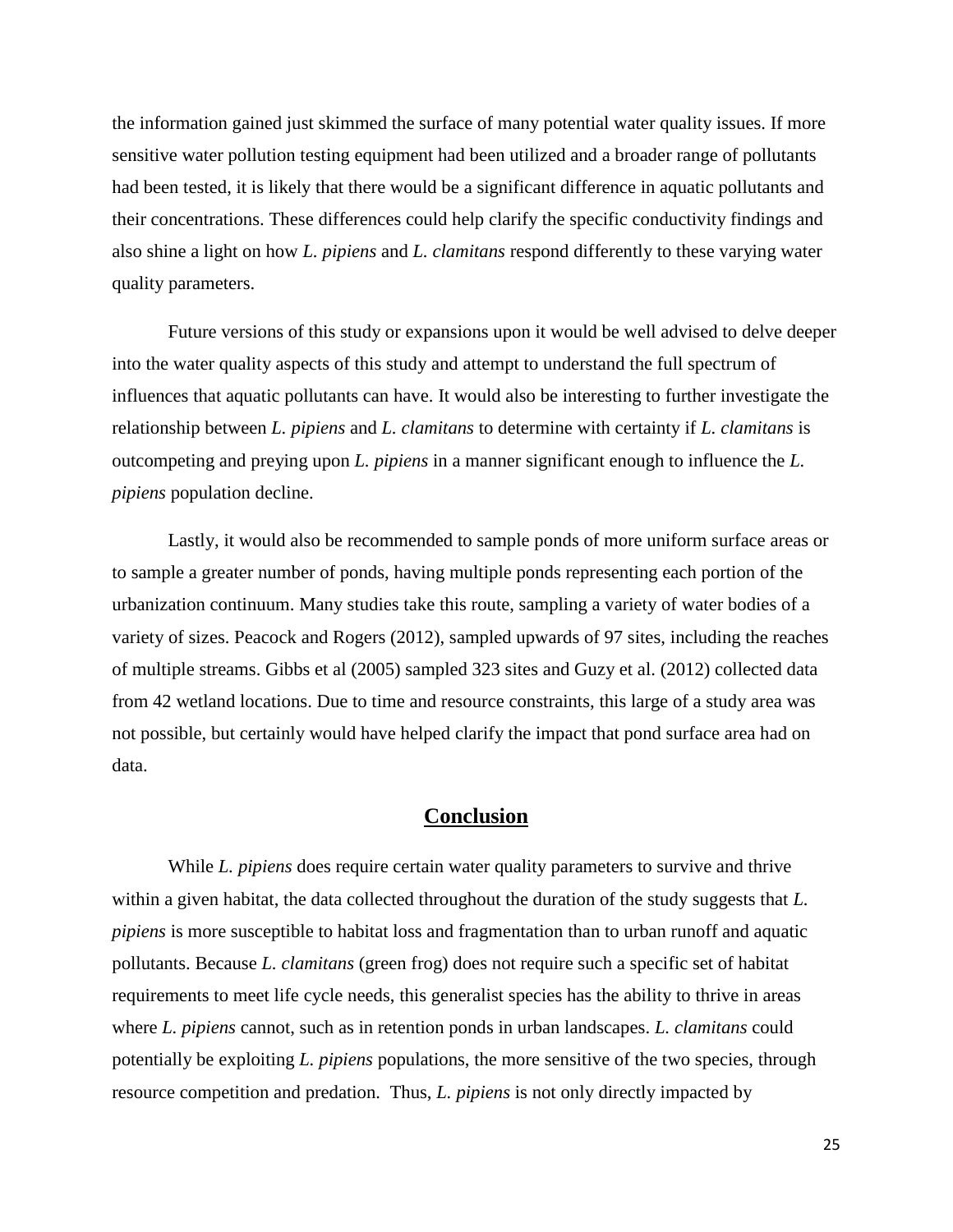urbanization through habitat loss, degradation, and fragmentation, but *L. pipiens* is also indirectly impacted by urbanization through the opening it has provided for *L. clamitans* to occupy ecological niches that are unsuitable to *L. pipiens.* In many ways, urbanization has provided *L. clamitans* with a 'leg up' ecologically while it has hindered the growth and dispersal of *L. pipiens* populations.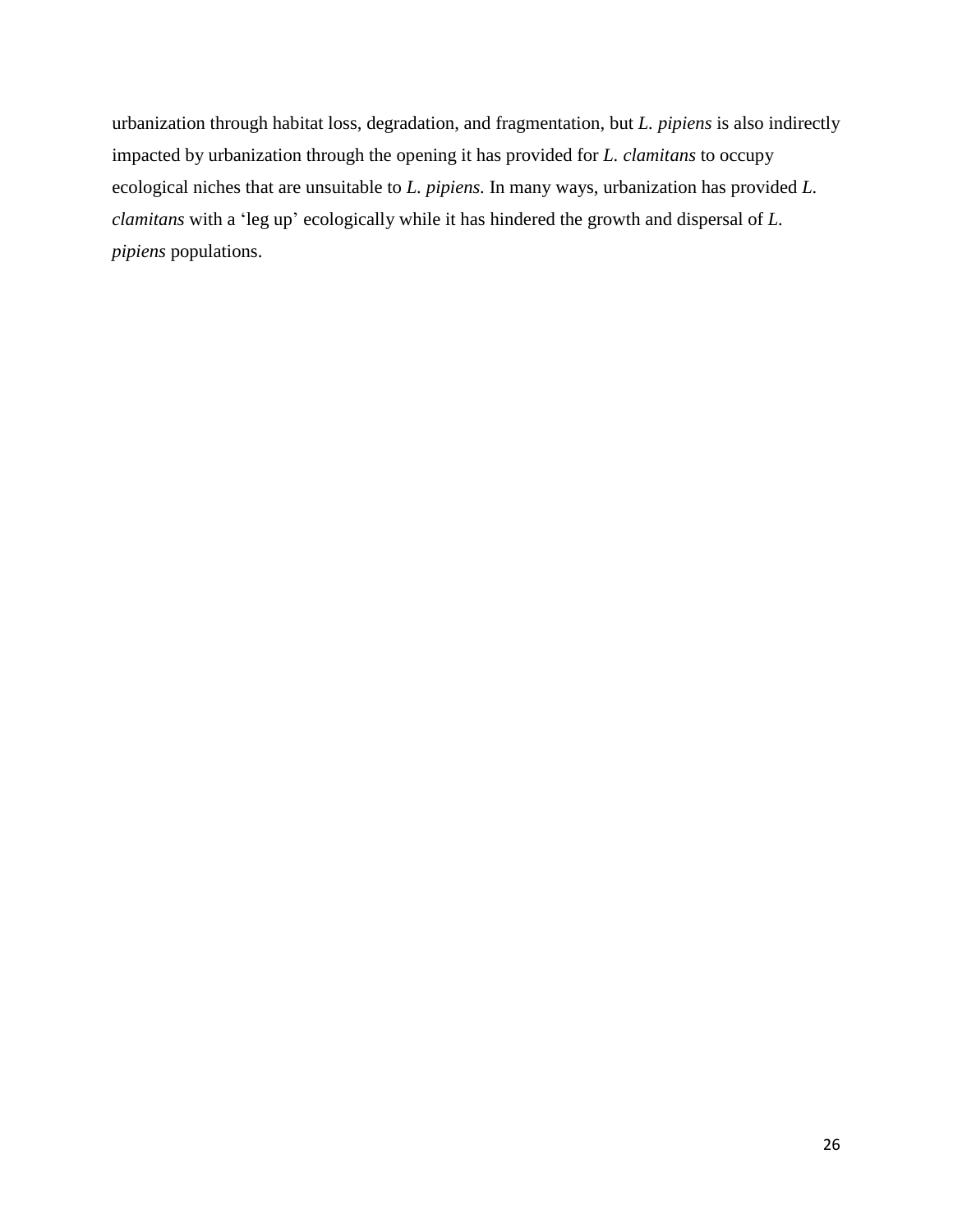# **Acknowledgements**

I would like to express sincere thanks to my advisers, Dr. Sarah Rubinfeld, Dr. Tracy Gartner, and Dr. Deanna Brynes for their encouragement, guidance, and patience, especially when it was time to work on my results and statistics! I would also like to thank Dr. Matt Zorn and Dr. Scott Hegrenes for their contributions and for teaching the Carthage Symposium that got me interested in aquatic ecology. As for my fellow Environmental Science classmates, I would like to thank you for reading and critiquing my drafts, drinking copious amounts of coffee with me, and for making me laugh when I got frustrated. Your senses of humor are the reason I've survived! I would also like to thank my family, especially my very unscientific but very loving mom for accompanying me on long days of "frog hunting" and for celebrating with me when I finally found my first northern leopard frog! And, last but not least, I would like to thank my best friend, Carl Saenger, for taking the time to science with me and for feigning an interest in amphibians just to spend time with his "frog girl."

Thank you so much! Your support, love, and encouragement have meant the world to me!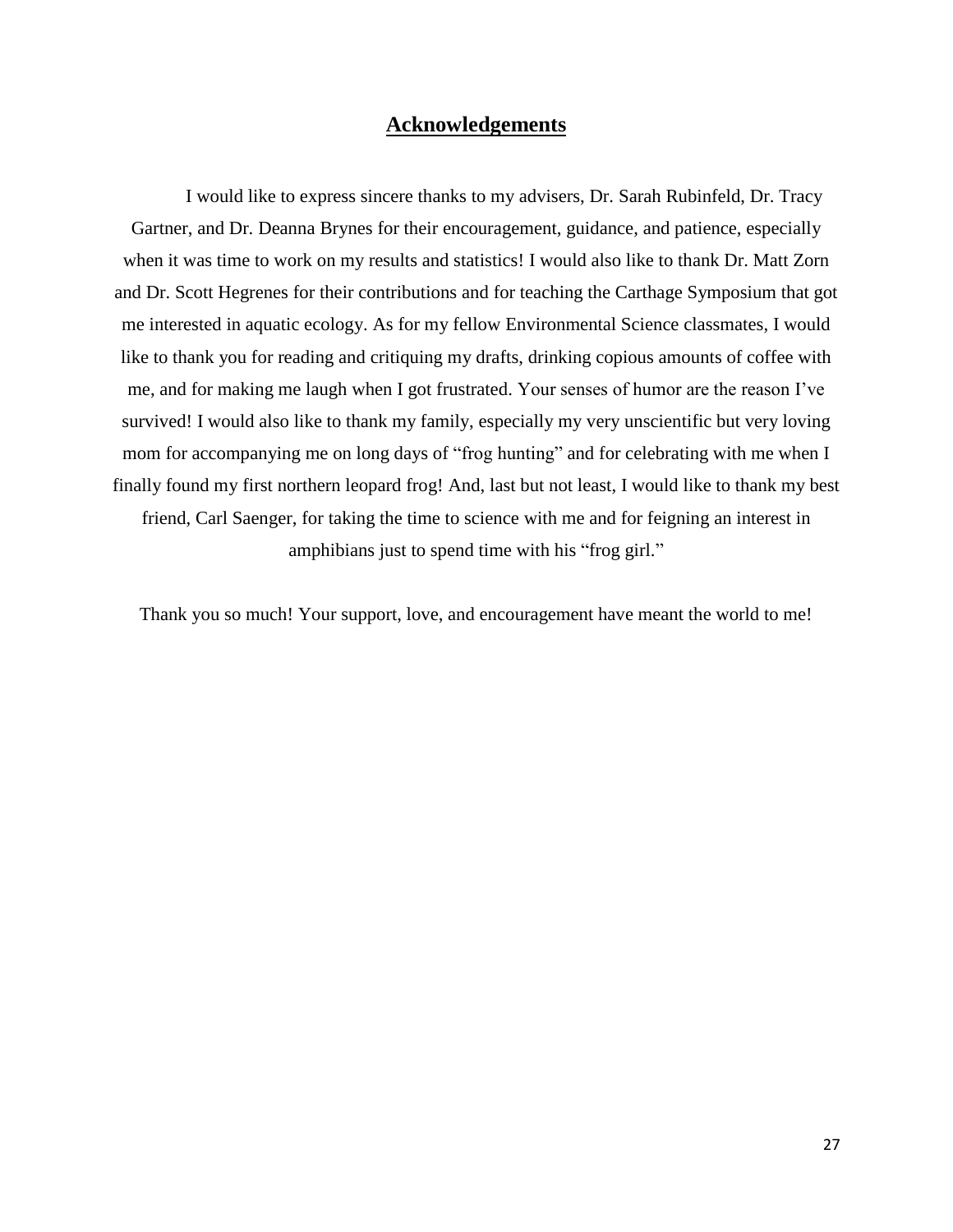# **Bibliography**

Baillie, J.E.M., Hilton-Taylor, C., and Stuart, S.N. (2004). *2004 IUCN Red List of Threatened Species. A Global Species Assessment.* IUCN, Gland Switzerland and Cambridge, UK.

Blaustein, A. R., Sousa, W. P., Wake, D. B. (1994). Amphibian Declines: Judging Stability, Persistence, and Susceptibility of Populations to Local and Global Extinctions. *Conservation Biology*, 8(1), 60-71.

Brown, T. C. and Froemke, P. (2012). Nationwide Assessment of Nonpoint Source Threats to Water Quality. *Bioscience*, 62(2), 136 – 146.

Boyer, R. and Grue, C. E. (1995). The Need for Water Quality Criteria for Frogs. *Environmental Health Perspectives,*103(4), 352 – 357.

Collins, J. P. and Crump, M. L. (2009). *Extinction in Our Times: Global Amphibian Decline.* Oxford: Oxford University Press.

Coltman, D.W., Fulton, T. L., Kendell, K., Paszkowski, C.A., Scrimgeour, G., and Wilson, G.A. (2008). Genetic diversity and structure in Canadian northern leopard frog (*Rana pipiens*) populations: implications for reintroduction programs. *Canadian Journal of Zoology,* 86, 863 – 874.

Christopherson, R. W. (2013). *Elemental Geosystems: Seventh Edition.* Glenview, Illinois: Pearson Education, Inc.

Drost, C. A., O'Donnell, R.P., and Theimer, T.C. (2011). Population status and population genetics of northern leopard frogs in Arizona: U.S. Geological Survey Open- File Report 2011 – 1186, 36 p. [http://pubs.usgs.gov/of/2011/1186/].

Dodson, S. I. (2005). *Introduction to Limnology.* New York, New York: the McGraw-Hill Companies, Inc.

Dole, J.W. (1965). Summer Movements of Adult Leopard Frogs, Rana Pipiens Schreber, in Northern Michigan. *Ecology*, 46 (3), 236 – 255.

Dow, C.L. and Zampella, R.A. (2000). Specific Conductance and pH as Indicators of Watershed Disturbances in Streams of the New Jersey Pinelands, USA. *Environmental Management*, 26 (4),  $437 - 445.$ 

Germaine, S.S. and Hays, D.W. (2009). Distribution and Postbreeding Environmental Relationships of Northern Leopard Frogs (*Rana [Lithobates] pipiens*) in Washington. *Western North American Naturalist,* 69 (4), 537 – 547.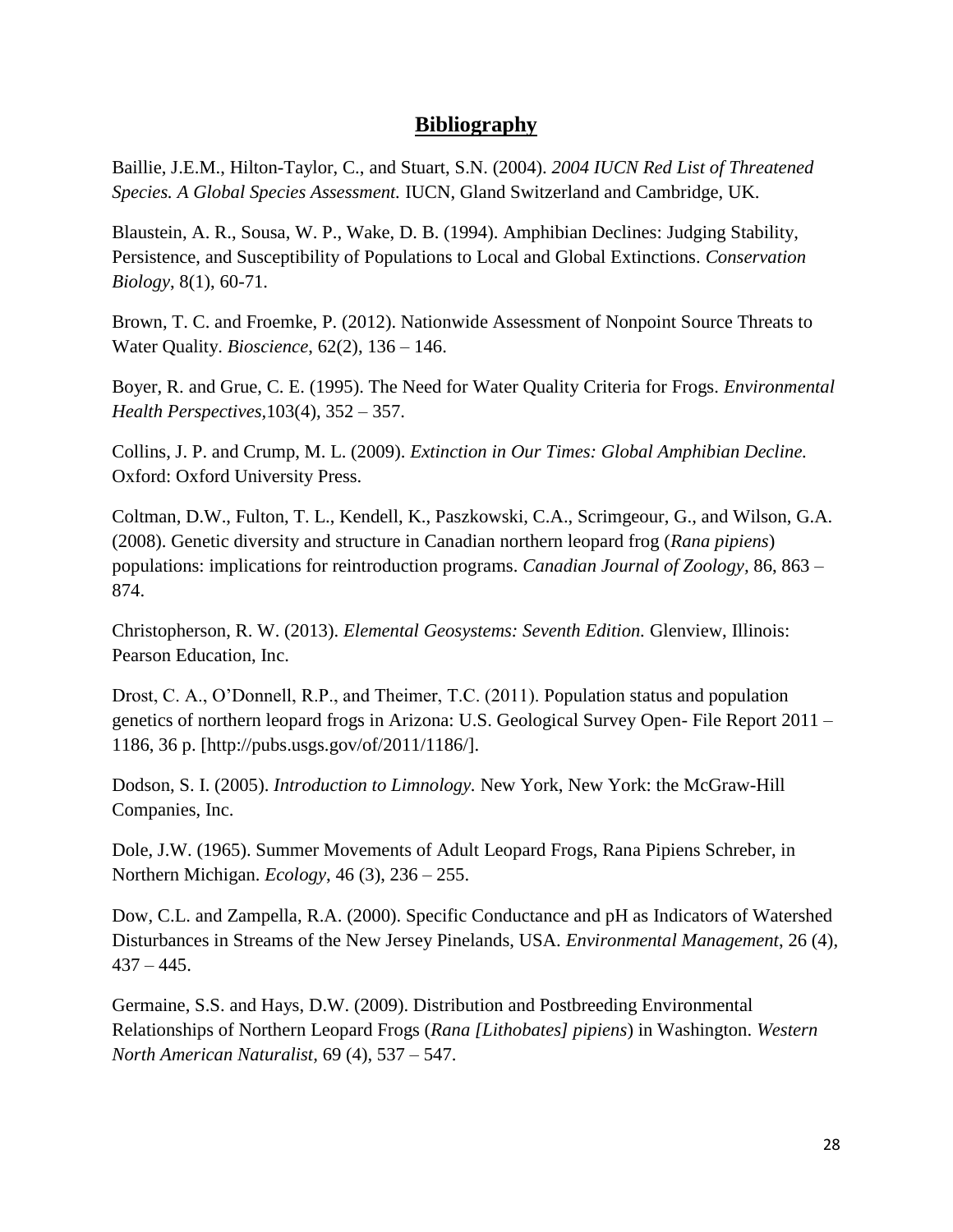Gibbs, J. P., Whiteleater, K. K., and Schueler, F. W. (2005). Changes in Frog and Toad Populations over 30 Years in New York State. *Ecological Applications*, 5 (4), 1148 – 1157.

Guzy, J. C., McCoy, E. D., Deyle, A. C., Gonzalez, S. M., Halstad, N., and Mushinsky, H. R. (2012). Urbanization interferes with the use of amphibians as indicators of ecology integrity of wetlands. *Journal of Applied Ecology,* 49, 941 – 952.

Hamer, A. J. and McDonnell, M. J. (2008). Amphibian ecology and conservation in the urbanizing world: A review. *Biological Conservation*, 141(2008), 2432 – 2449.

Hamer, A. J. and Parris, K. M. (2011). Local and landscape determinants of amphibian communities in ubran ponds. *Ecological Applications,* 21(2), 378 – 390.

Harding, J. H. (1997). *Amphibians and reptiles of the Great Lakes Region*. University of Michigan Press.

Heyer, W. R. (1994). *Measuring and Monitoring Biological Diversity: Standard Methods for Amphibians (Biological Diversity Handbook.* Washington, District of Columbia: Smithsonian Books. (Also cited in-text as Crump and Scott 1994, in reference to specific survey method).

Kendell, K. (2002). Survey Protocol for the Northern Leopard Frog. Alberta Sustainability Research Development, Fish and Wildlife Division, *Alberta Species at Risk Report No. 43.*  Edmonton, AB. 30 p.

Klaver, R.W., Peterson, C.R., and Patla, D.A. (2013). Influence of Water Conductivity on Amphibian Occupancy in the Greater Yellowstone Ecosystem. *Western North American Naturalist,* 73 (2), 184 – 197.

Meyer, J. L. and Paul, M. J. (2001). Streams in the Urban Landscape. *Annual Review of Ecology and Systematics,*32(2001), 333 – 365.

Minnesota Department of Natural Resources (2014). *Western/Boreal Chorus Frog: Pseudacris triseriata.* Retrieved from: http://www.dnr.state.mn.us/reptiles\_amphibians/frogs\_toads/ treefrogs/chorus.html

Molles, M. C. (2013). *Ecology: Concepts and Applications, Sixth Edition.* New York, New York: McGraw-Hill Companies, Inc.

Nace, G.W., Culley, D.D., Emmons M. B., Gibbs, E. L., Hutchinson, V. H., and Mckinnell, R. G. (1996). Amphibians: guidelines for the breeding, care and management of laboratory animals. *A report of the Subcommittee on Amphibian Standards, Committee on Standards, Institute of Laboratory Animal Resources and National Research Council National Academy of Sciences, Washington, D.C.*